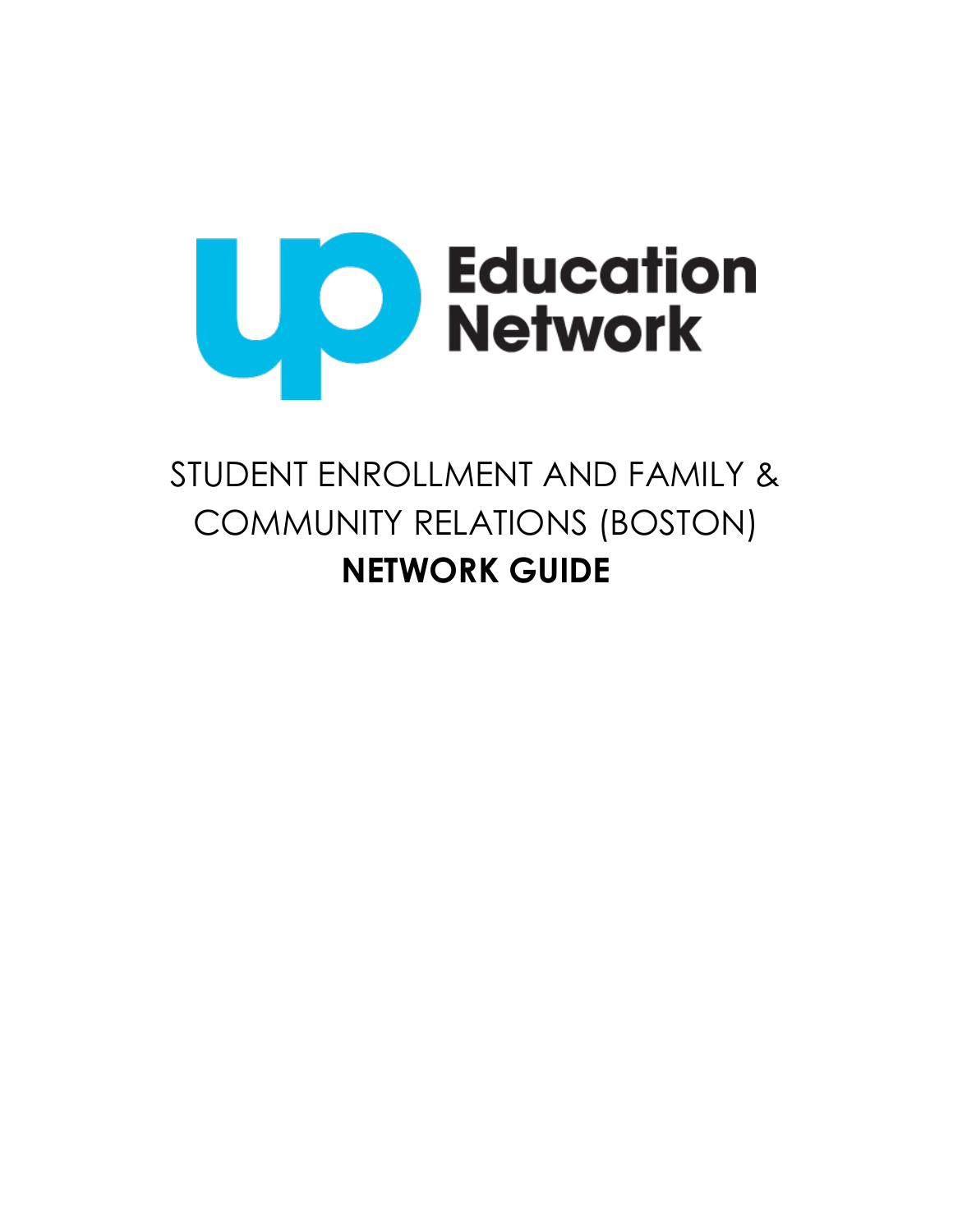

# **Table of Contents**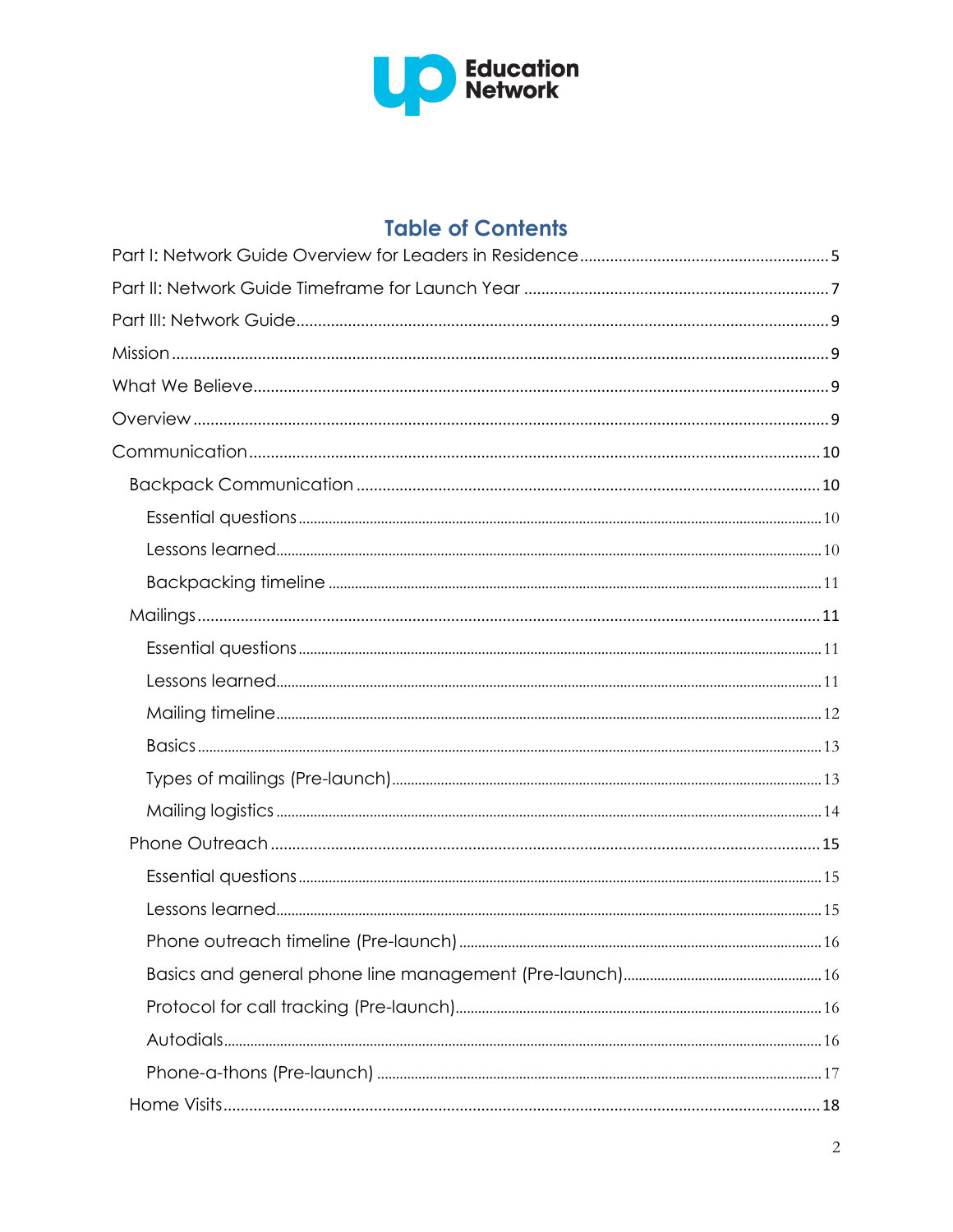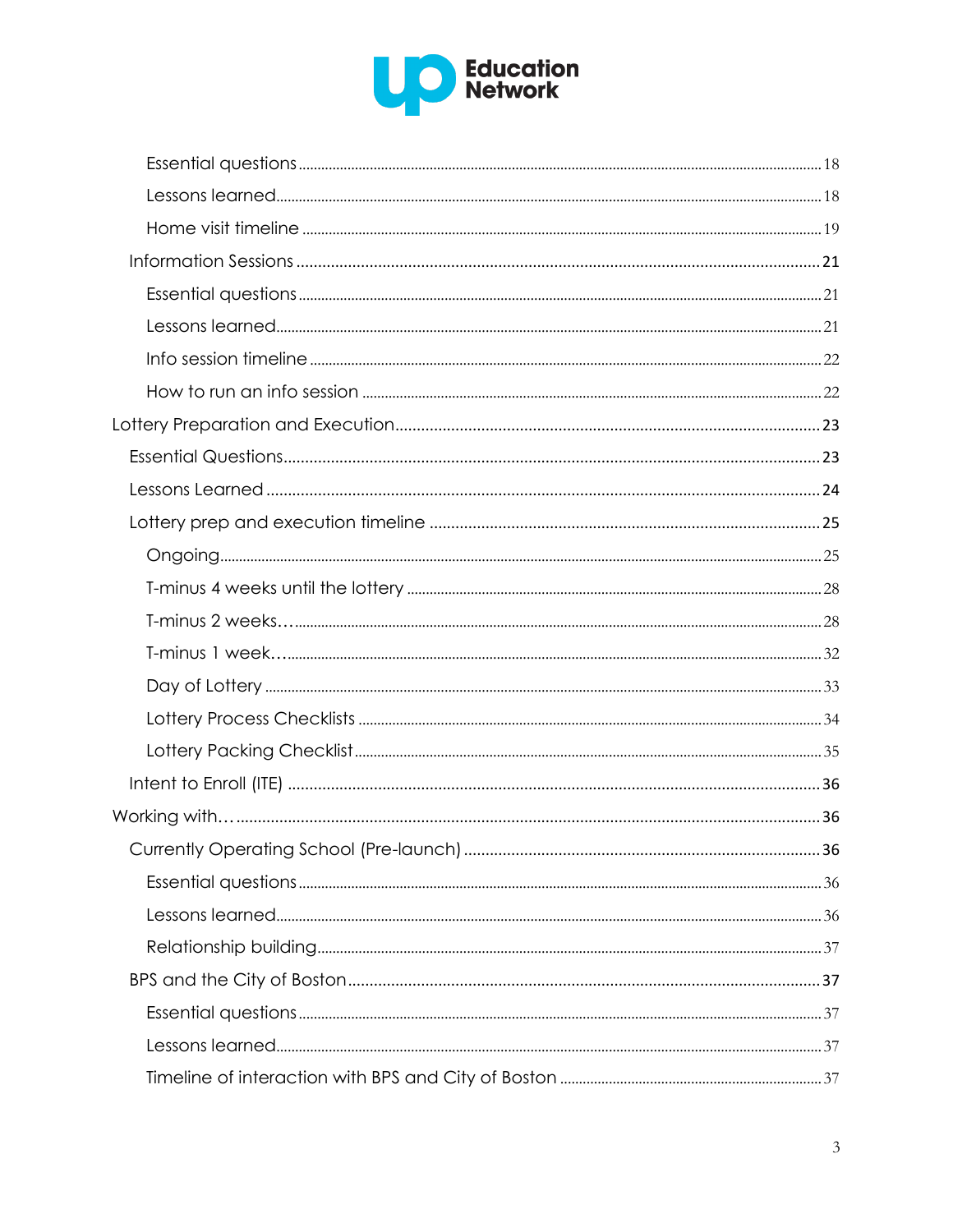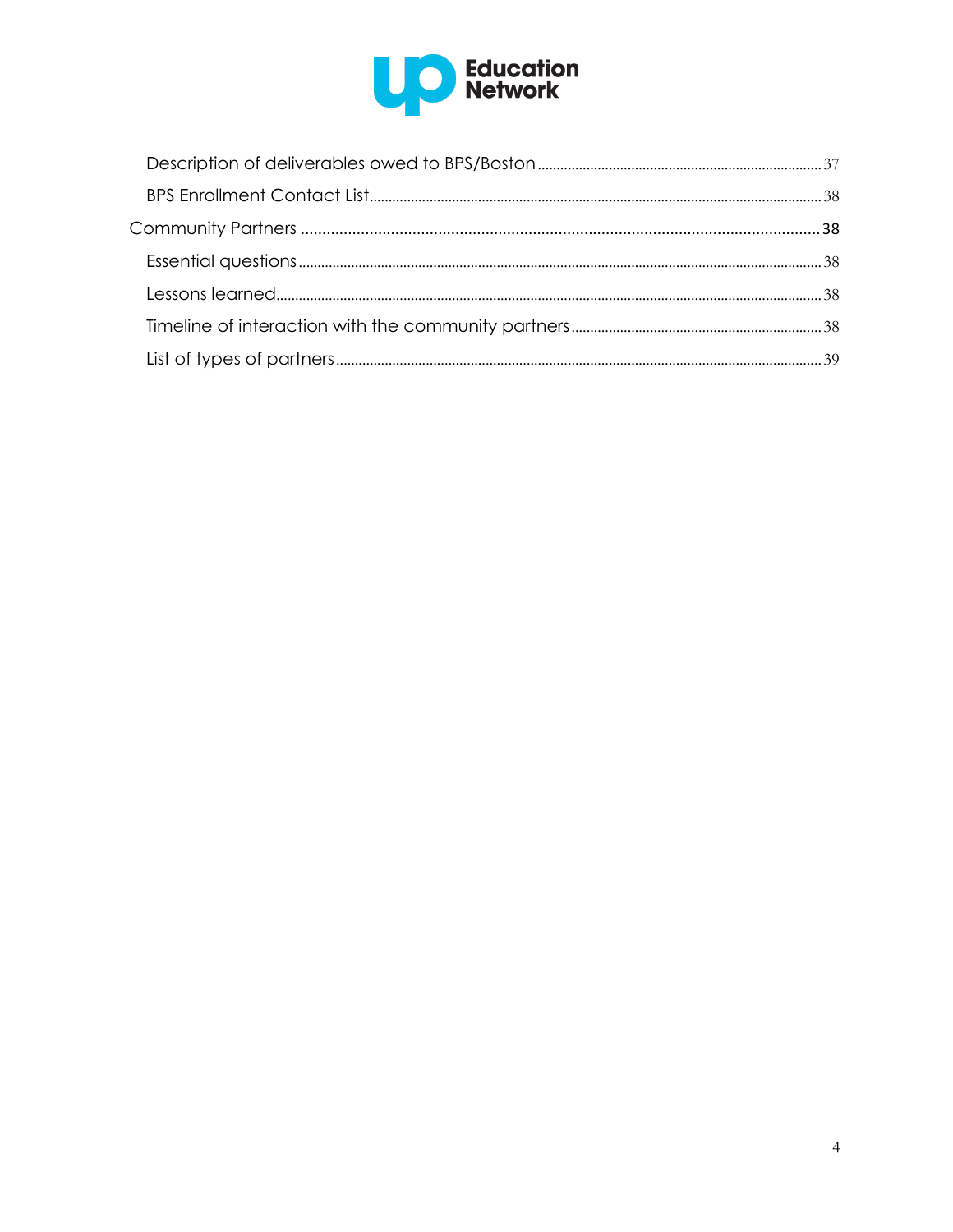

# **Part I: Network Guide Overview for Leaders in Residence**

# <span id="page-4-0"></span>**1. Audience**

This guide is intended for DOO LIRs, as well as first-year SPCs and OMs. First year DOOs may also find it useful to review, especially as it relates to lottery management.

# **2. Purpose**

Provide DOO LIRs and DOOs with the information they need in order to effectively recruit and enroll students within state regulations (i.e., lottery) as well as engage in meaningful family and community outreach.

# **3. Essential Questions:**

- *How do I engage in student enrollment?*
	- o *What students should I focus on recruiting in the pre-launch year?*
	- o *How do I conduct student and family outreach?*
	- o *What is a student lottery? How do I prepare for and execute a successful lottery?*
	- o *What is an ITE? How do I collect these?*
- *What are key family and community outreach strategies?*

# **4. Description of Student Enrollment and Family & Community Outreach Network Guide:**

*Student enrollment and family and community outreach is a critical piece of a Horace Mann Charter School's pre-launch year. In the pre-launch year, it is the school's priority – mandated by law – to recruit and re-enroll students from the school that is being restarted. This guide will help the LIR execute successful: application collection processes lotteries; ITE collection; and, family and community outreach. LIR will meet regularly with the Director of School Operations on student enrollment and family & community outreach. In addition, LIRs may receive a PD session aimed to distill the information provided in this network guide.* 

# **5. Assessment of Progress:**

*As stated above, LIRs will discuss this topic with the Director of School Operations on a weekly basis. LIRs should expect to provide monthly updates on applications, lottery outcomes, and ITEs throughout the year. LIRs should also be prepared to provide similar updates for the Board of the school as requested.*

# **6. Standardized Elements**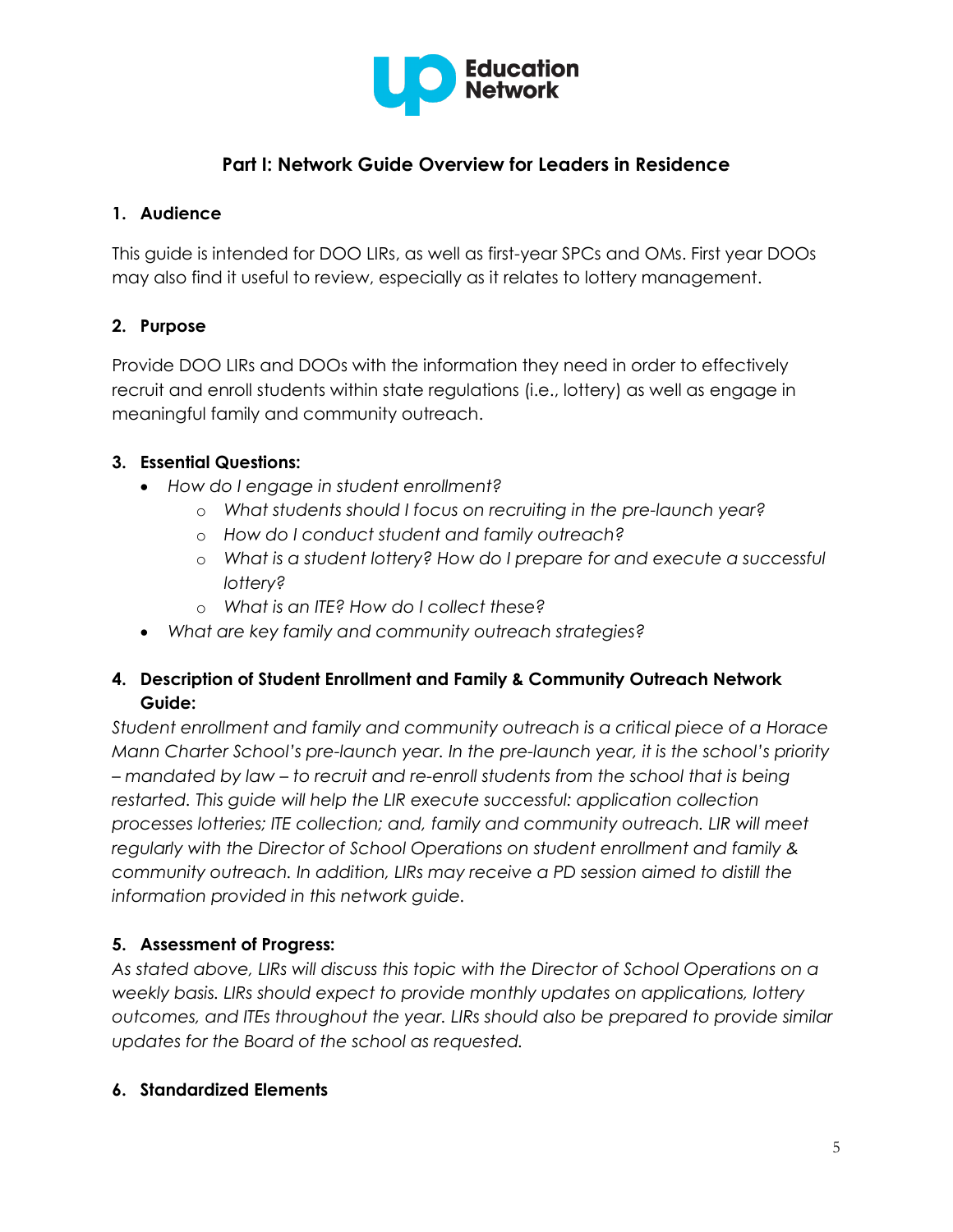

*Application, lottery, and ITE requirements are dictated by DESE and/or BPS. Most of these processes are documented in the school's enrollment policy, which is approved by the school's Board and submitted to DESE.*

# **7. Customized Elements**

*As stated above, student enrollment tends to be fairly standardized given state and district regulations. Schools do have flexibility in how they structure family and community outreach and input (e.g., family council planning sessions, number of information sessions held, number of home visits, etc.). This guide provides best practices documented to date.*

# **8. Lessons Learned**

*Each section of the network guide provides an overview/lessons learned by subtopic. It*  is essential to review these given the complexities/regulations involved with student *enrollment and the lottery.*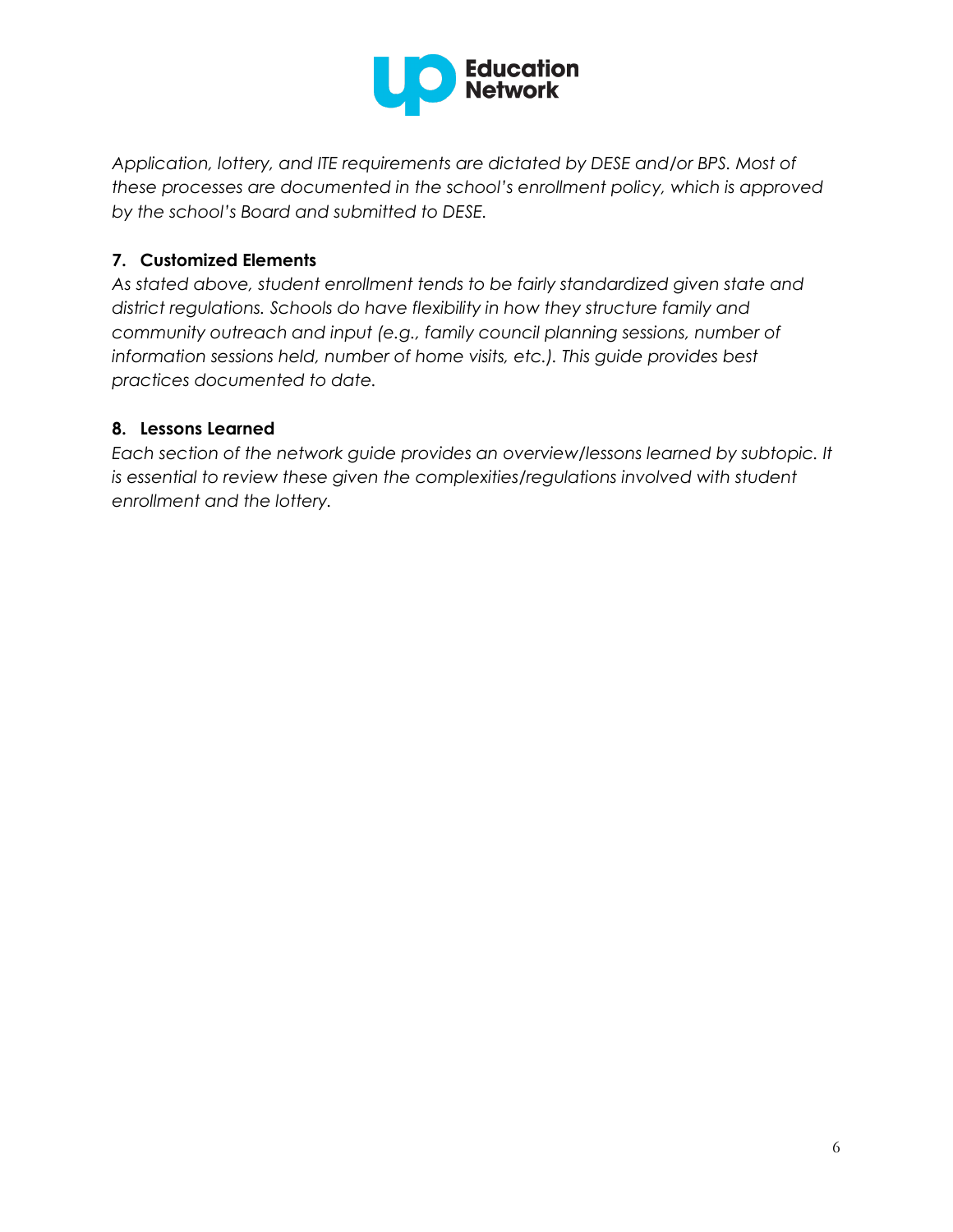

# **Part II: Network Guide Timeframe for Launch Year**

# <span id="page-6-0"></span>**District: Boston**

| July/August<br>/September | <b>Activity:</b> Prepare first draft of student enrollment policy for charter<br>application. This includes a draft of the application that will be submitted<br>to students/families.                                                                                                                |
|---------------------------|-------------------------------------------------------------------------------------------------------------------------------------------------------------------------------------------------------------------------------------------------------------------------------------------------------|
|                           | <b>Deadline:</b> Charter application deadline.                                                                                                                                                                                                                                                        |
| October                   | Activity: Once BPS School Committee announces re-start/votes on re-<br>start:                                                                                                                                                                                                                         |
|                           | Request/receive re-start roster from BPS<br>Plan for/hold introductory information session<br>$\bullet$<br>First application backpacking<br>$\bullet$<br>First phone-a-thon outreach<br>$\bullet$<br>Start to reach out to community partners<br>$\bullet$<br>Advertise in newspapers, at FRCs, etc.  |
|                           | <b>Deadline: ASAP</b>                                                                                                                                                                                                                                                                                 |
| November/<br>December     | <b>Activity: Student Recruitment</b><br>Hold additional information sessions (2-3) before winter break<br>Second/third application mailing/backpacking<br>$\bullet$<br>Engage in continuous phone outreach<br>$\bullet$<br><b>Deadline: Winter Break</b>                                              |
| January/<br>February      | Activity: Student Recruitment/Community Partner Outreach<br>Hold more information sessions<br>٠<br>Engage in continuous phone outreach<br>Start reaching out to community partners<br>Begin targeted home visits<br>٠<br>Targeted application mailing/backpacking<br><b>Deadline:</b> End of February |
| March/April               | <b>Activity:</b> Student Recruitment and Lottery 1<br>Continue to hold information sessions<br>Continue to reach out to community partners; start solidifying<br>relationships/plans for SY<br>Targeted application mailing/backpacking<br>Targeted home visits/phone calls                           |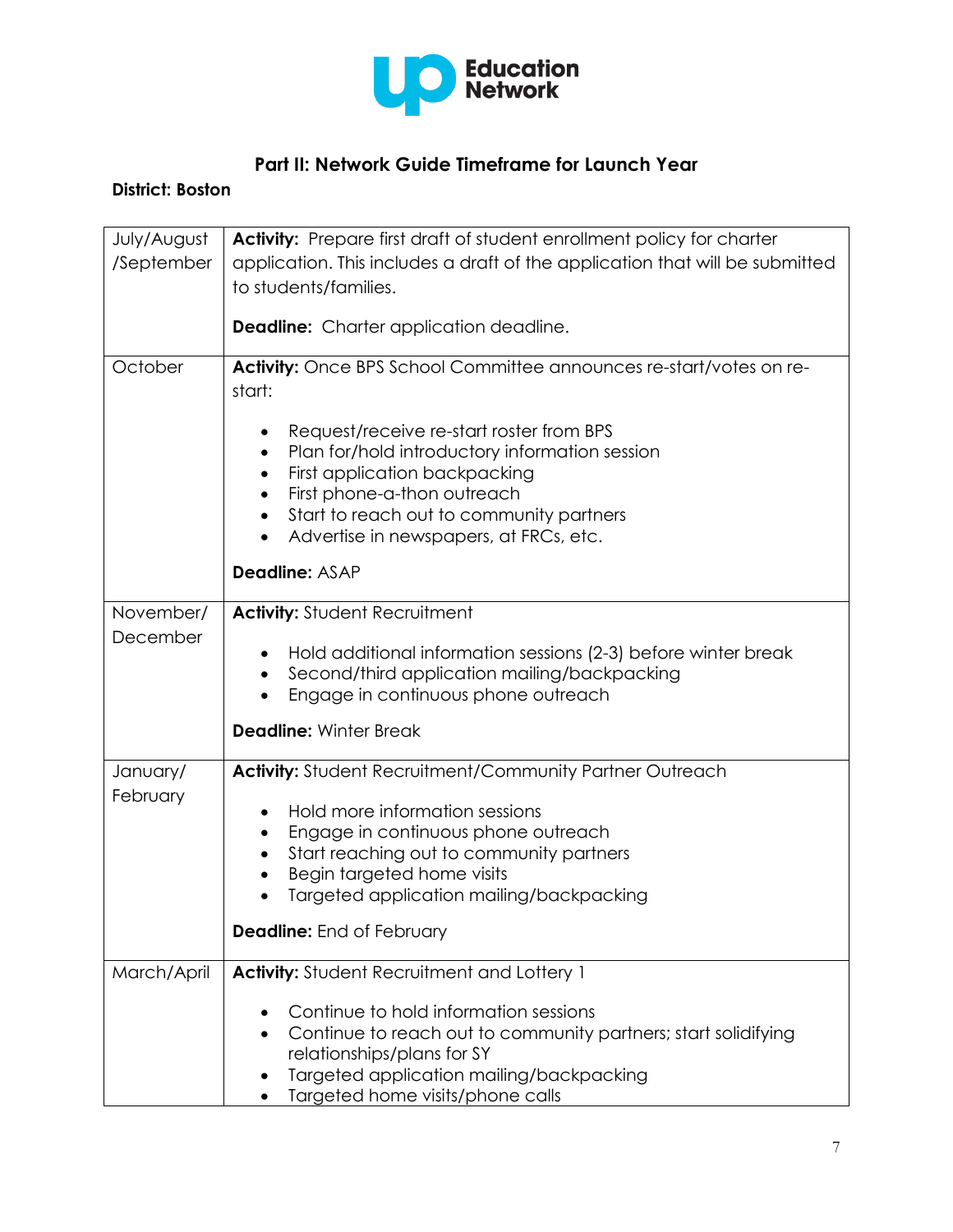

|          | Lottery prep<br>$\bullet$<br>Lottery execution<br>$\bullet$<br>Lottery Follow-up<br>$\bullet$<br><b>Waitlist Management</b><br><b>ITE</b> collection<br>Targeted outreach for ITE collection<br>Communicate ITE results to BPS<br>$\bullet$<br><b>Deadline:</b> Lottery 1 by end of March/ITE collection 2 weeks after lottery or<br>ongoing depending on student enrollment policy submitted to DESE |
|----------|-------------------------------------------------------------------------------------------------------------------------------------------------------------------------------------------------------------------------------------------------------------------------------------------------------------------------------------------------------------------------------------------------------|
| May/June | <b>Activity: Student Enrollment and Community Partnerships</b>                                                                                                                                                                                                                                                                                                                                        |
|          | Ongoing ITE collection<br>٠<br>Hold additional lotteries (if applicable)<br>$\bullet$<br>Continue to reach out to community partners; solidify<br>relationships/plans for SY<br>Ongoing waitlist management<br>٠<br>Update BPS on ITEs<br>$\bullet$<br>Targeted home visits for families; especially for families with<br>students with IEPs                                                          |
|          | <b>Deadline: Ongoing</b>                                                                                                                                                                                                                                                                                                                                                                              |
| July     | <b>Activity: Student Enrollment and Community Partnerships</b>                                                                                                                                                                                                                                                                                                                                        |
|          | Ongoing ITE collection<br>Hold additional lotteries (if applicable)<br>$\bullet$<br>Finalize community partners/afterschool schedule<br>$\bullet$<br>Ongoing waitlist management<br>$\bullet$<br>Update BPS on ITEs<br>$\bullet$<br>Targeted home visits for families; especially for families with<br>students with IEPs                                                                             |
|          | <b>Deadline: Ongoing</b>                                                                                                                                                                                                                                                                                                                                                                              |
| August   | <b>Activity: Student Enrollment; Community Partnerships; Family Orientation</b>                                                                                                                                                                                                                                                                                                                       |
|          | Ongoing ITE collection<br>٠<br>Hold additional lotteries (if applicable - potential for final "sweep"<br>lottery to capture any leftover applications)<br>Ongoing waitlist management<br>٠<br>Update BPS on ITEs<br>$\bullet$<br>Targeted home visits for families; especially for families with<br>students with IEPs<br><b>Family Orientation</b>                                                   |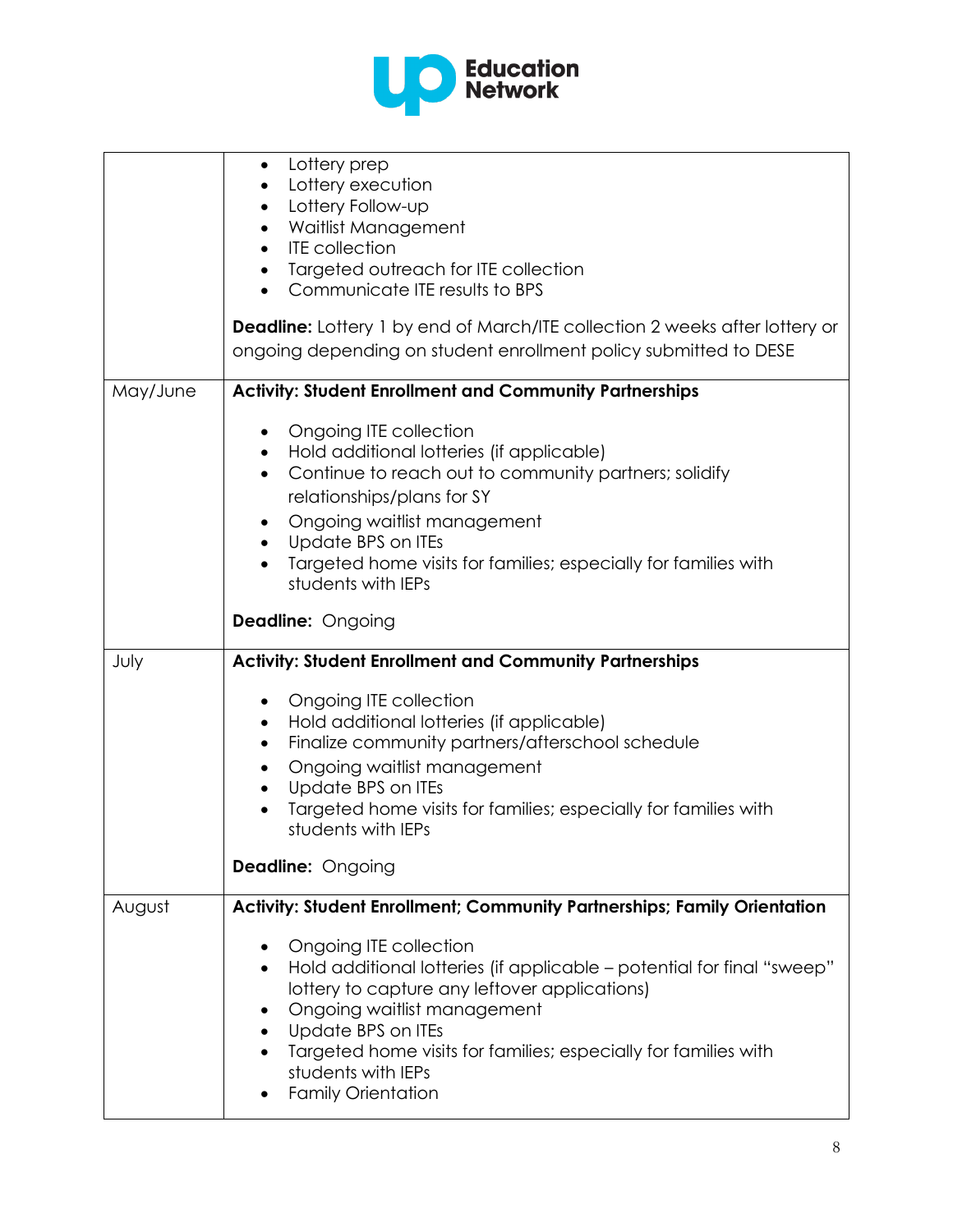

**Deadline:** Ongoing/before school starts

# **Part III: Network Guide**

# <span id="page-8-1"></span><span id="page-8-0"></span>**Mission**

*UP Education Network schools will ensure its students acquire the knowledge, skills, and strength of character necessary to succeed on the path to college and achieve their full potential.*

*UP Education Network schools are committed to engaging in equitable student recruitment and meaningful family and community outreach.*

# <span id="page-8-2"></span>**What We Believe**

*We believe that it is essential to recruit and re-enroll the majority of students in the school that is being re-started.*

*We believe that effective family and community engagement is the bedrock of successful school turnaround.*

# <span id="page-8-3"></span>**Overview**

- **Student enrollment and family and community outreach is a critical piece of a Horace Mann Charter School's pre-launch year.** It takes a great deal of work, time, and thoughtful messaging to families, the community, and other external stakeholders.
- **In the pre-launch year, it is the school's priority – mandated by law – to recruit and re-enroll students from the school that is being restarted.** A majority of the outreach effort should be aimed at the existing (and eligible) student population. UP Education Network typically aims to get over 90% of currently enrolled students to submit applications for the lottery.
- **Horace Mann Charter Schools are required to enroll students through a lottery process.** In the pre-launch year (i.e., enrollment for year 1), students currently enrolled in the school that is slated to be re-started are guaranteed a seat if they submit an application. School teams will typically spend the bulk of the fall and winter leading up to the first lottery collecting applications from families at the school that is being re-started. After the first lottery, school teams will shift gears to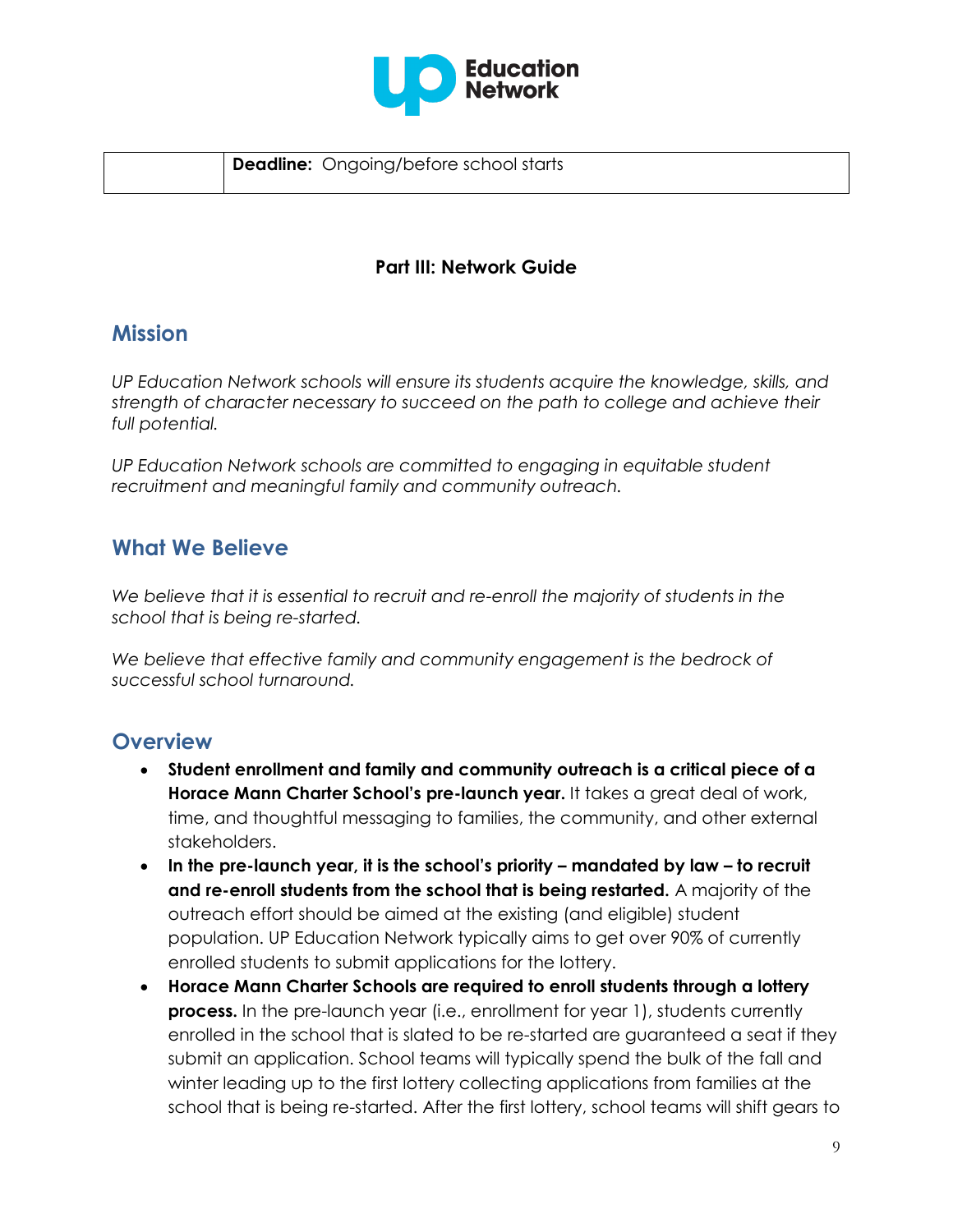

collecting intent to enroll (ITEs) from families. BPS requires that families submit ITEs in order to formally enroll with a school. Note: When families sign and return the ITE they forego any of their other BPS school options and commit to attending UP Academy.

- **Many families need "hand-holding" to complete their paperwork, especially families of students who currently attend the school that is being re-started in the pre-launch year.** Mailings should include a calendar of key dates, processes, etc. to help set expectations
- **Home visits are a critical part of outreach** and tend to be the highest contributors to helping to re-enroll families from the school being restarted in the pre-launch year.
- **However, the school launch team should also actively advertise/recruit within the community for additional spots** and/or grades in which the current school does not currently have existing and eligible students (e.g., incoming K1, incoming  $6<sup>th</sup>$  graders in a 6-8, etc.).
- **Student enrollment and family and community outreach in year one and beyond will look very different than in the pre-launch year.** School leaders should be proactive by sending mailings to eligible students within BPS, attending charter school showcases, and working with FRCs across the District to recruit students.

# <span id="page-9-0"></span>**Communication**

# <span id="page-9-1"></span>**Backpack Communication**

# <span id="page-9-2"></span>**Essential questions**

- When should I backpack versus mailing?
- How do I make sure the backpack gets distributed in time?
- What if the current school refuses to let me backpack?

# <span id="page-9-3"></span>**Lessons learned**

- Backpacking information is an essential component of family communication when you:
	- o (Pre-launch) Need to communicate with students prior to receiving official contact information from the District;
	- o Want to supplement a mailing (i.e., try to capture any students whose snail mail information is incorrect, especially relevant for applications);
	- o Want to send a flier/reminder for an event;
	- o (Pre-launch) Need to send general information (i.e., not personalized as it would be a burden to teachers to have to distribute personalized information in a backpack mailing).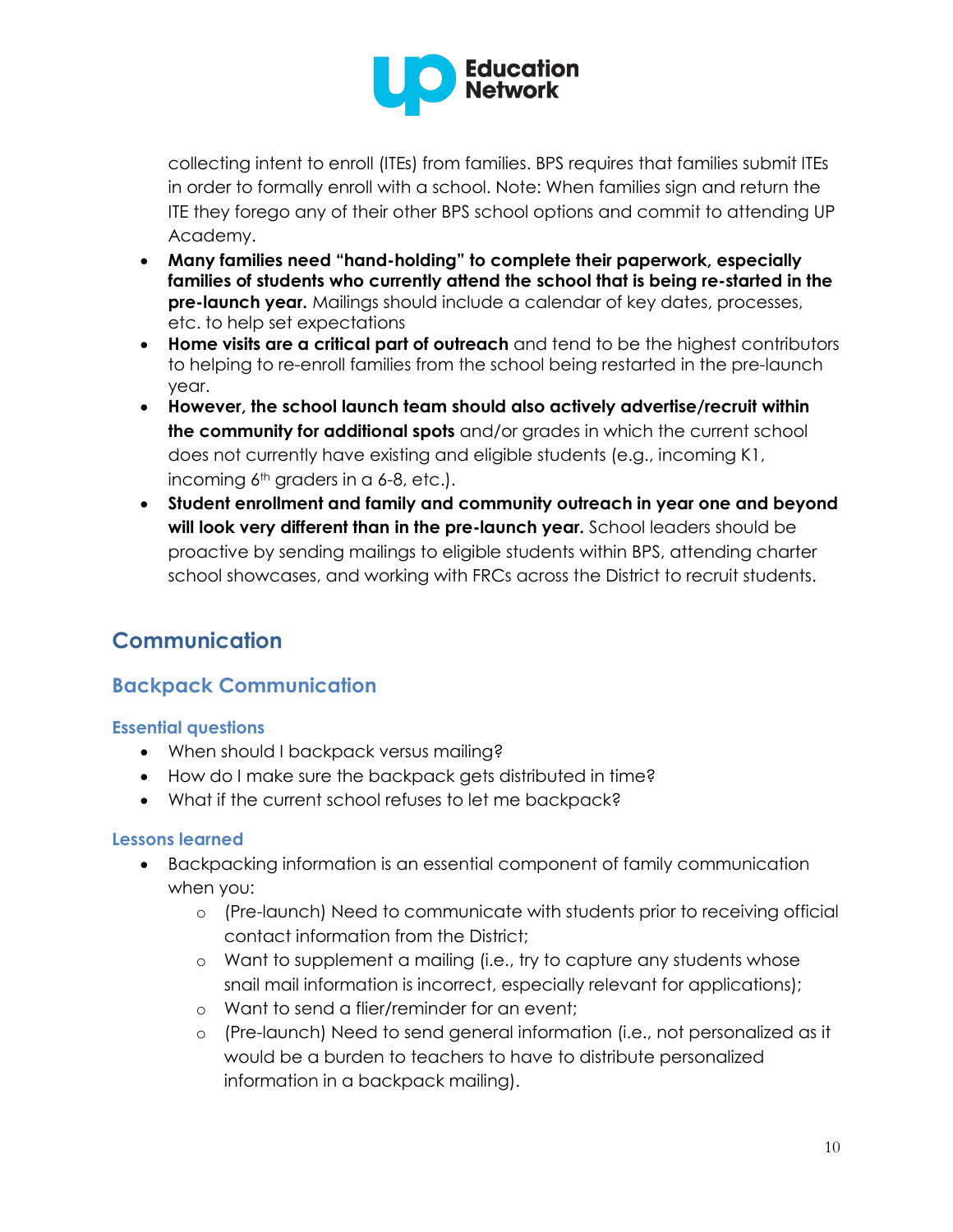

- (Pre-launch) Be respectful of a school's time and try to organize your asks as much as possible (i.e., provide a timeline of future backpackings).
- (Pre-launch) Give a school ample lead time to distribute the backpacking in order to ensure that it is distributed when you need it.
- (Pre-launch) To date, schools have been willing to accommodate backpacking requests; however, in the case that a school refuses to backpack, the school launch team should plan to use alternate modes of communication (i.e., mailings, flyer distribution at dismissal (with school's permission), et.al.).

# <span id="page-10-0"></span>**Backpacking timeline**

- Depends on item being backpacked:
	- o For event flyers, no more than 1 week in advance;
	- o For applications, on a rolling basis or prior to the application deadline (duplicate applications should be avoided as much as possible, so school launch teams should refrain from backpacking at the end of the application cycle as families are likely to be confused).

# <span id="page-10-1"></span>**Mailings**

# <span id="page-10-2"></span>**Essential questions**

- What kind of mailings should I send out?
- How do I put together a mailing?

# <span id="page-10-3"></span>**Lessons learned**

- **Try to minimize one-off mailings**.
	- o Be thoughtful; mailings are a lot of work. Try to group mailings/information in as few big mailings as possible. This will also help to avoid family mail fatigue – if you over-mail, families are less likely to read important information.
- **Plan for the lead time that it takes to write/obtain English versions of letters and forms, and then get them translated.** Remember to consider the following question: *what is going to make the stuffing and the completion of this mailing easiest?*
	- o Note: Sometimes formatting is disrupted on translated documents; build in time to edit formatting after you receive translated versions.
	- o Tip: Using front and back translations help simplify the letter stuffing process by reducing the number of items that need to be printed/folded/stuffed.
- **Streamline the letter stuffing/labeling process.** Be thoughtful about how you sort your mail merge (e.g., sorted labels should match sorted letters, etc.).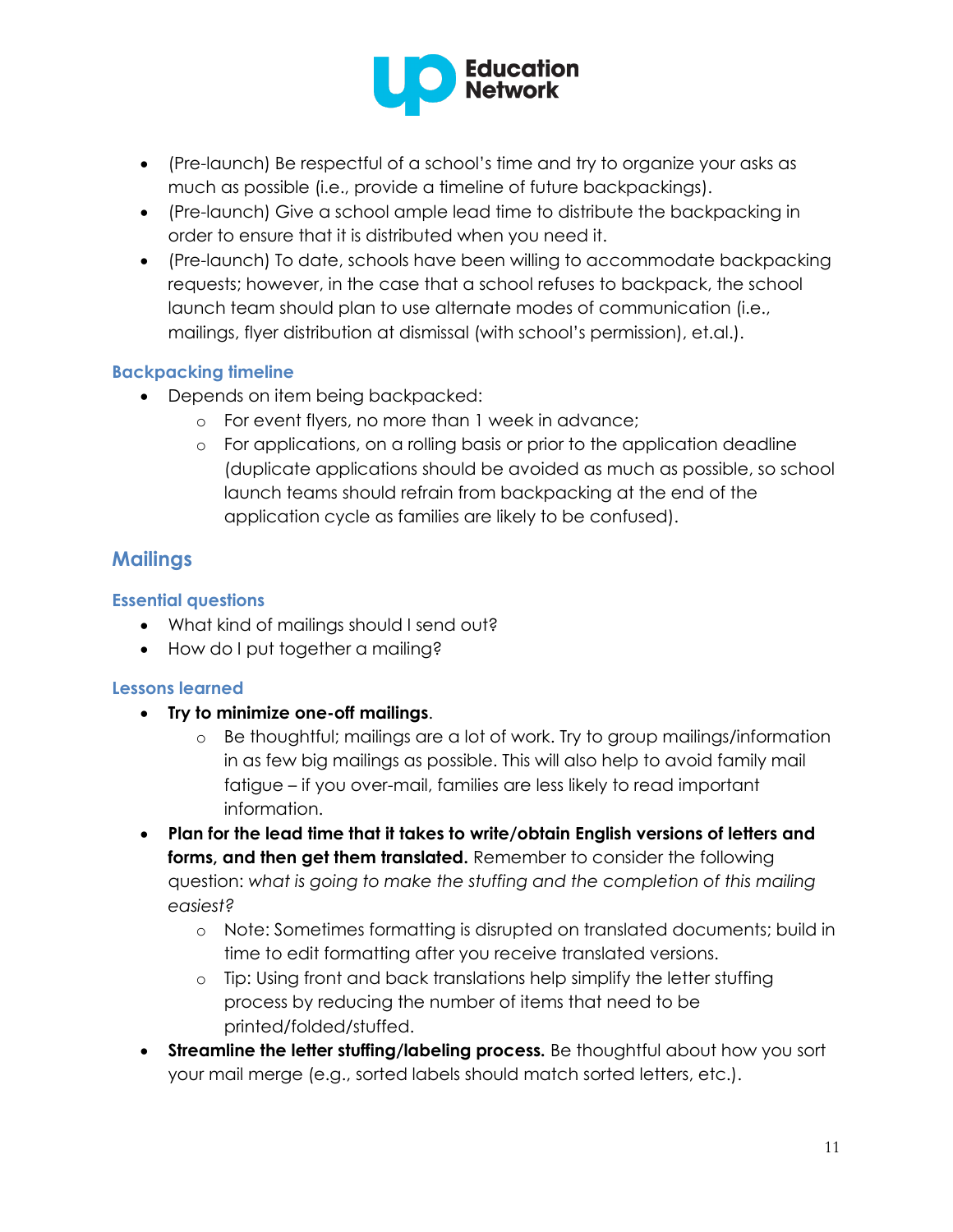

- **Diction and messaging are important.** For many families, a mailing may be the first time they hear about UP Academy. This will not only shape their understanding, but it can also serve to clarify or confuse.
	- o For the first couple of mailings, plan for potential time for BPS to review and potentially approve any notifications or letters to families. Work with the UP Chief of Staff to coordinate District approval. In addition, plan for time for UP Education Network Leadership Team, including Chief Administrative Officer and Chief Operating Officer, to review letters.
	- o Ask UP Education Network leadership to push BPS in terms of making sure families know their school is closing (i.e., ensure that they let us message that information CLEARLY).
- **Always keep in mind backup methods of notification** for families that don't submit their address on applications when sending out notification of seat (postlottery mailings).
- **In Year 1 and beyond, liaise with BPS for large mailings across the District. Please see the below section titled "Basics" for more information.** The District will help with the stuffing of envelopes and labeling when sending mailings to BPS students (particularly when you are engaging in student recruitment efforts).

# <span id="page-11-0"></span>**Mailing timeline**

- **Pre-launch**
	- o Introduction letter (2-3 days after the school restart is announced)
	- o Applications (Note: BPS may not let you send the application until after the School Committee vote)
		- Note: Number of mailings will vary, but school teams should plan on 4-6 application mailings – this does not include backpacking.
	- o Information Session Fliers (no more than 1 week before event)
		- Note: Number of information session mailings will vary depending on the number of information sessions held. UP Academy Dorchester committed to at least 10 information sessions between November and February.
	- o Notification of Seat (Post-Lottery: will depend on enrollment policy, but typically no more than 2 days after the lottery has taken place)

# **Year 1 and Beyond**

o Invitation to apply (with application): start as early as November and continue to send up to the lottery date (e.g., BPS students, SPED PAC, etc.)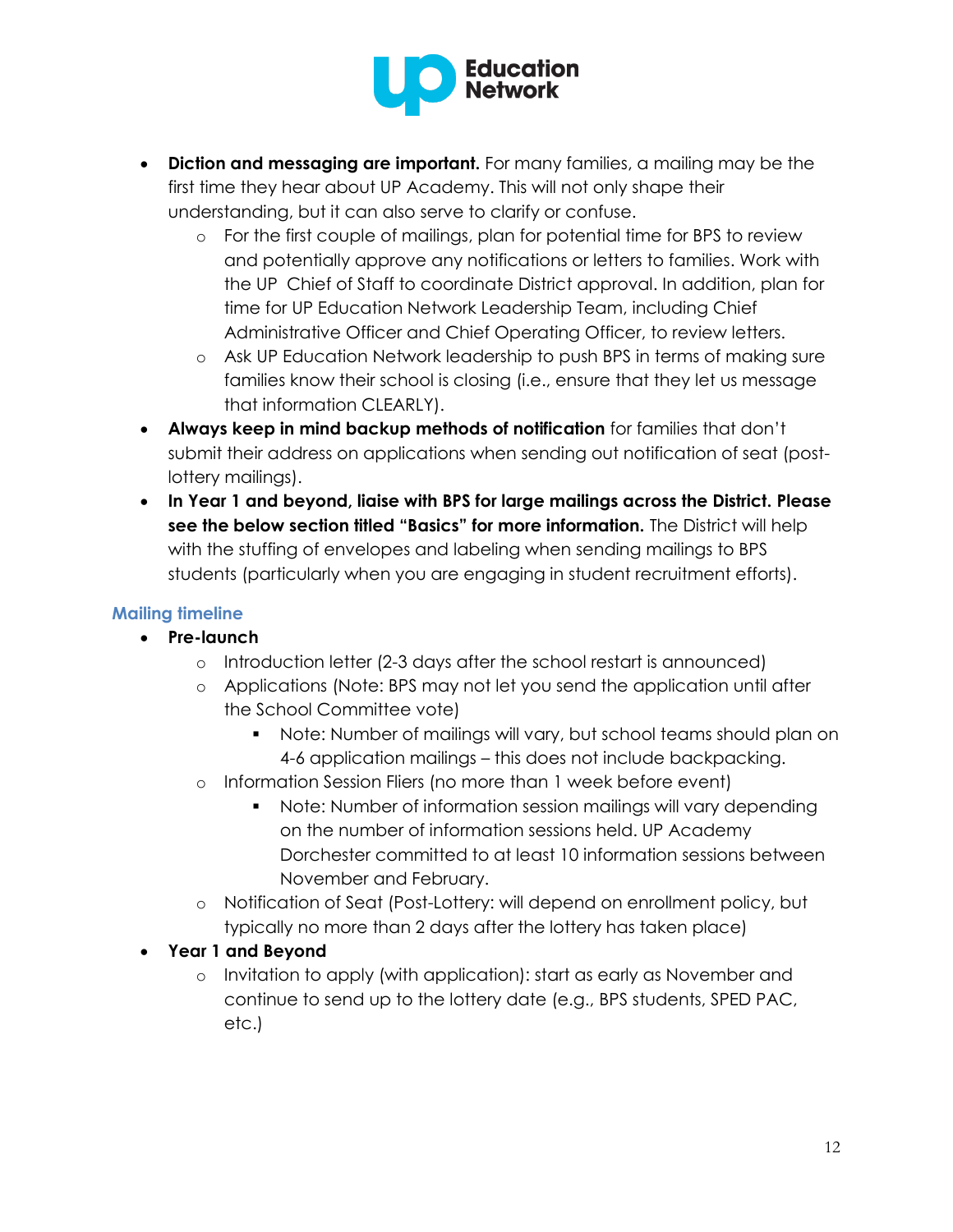

#### <span id="page-12-0"></span>**Basics**

- Call Cesar Depaz at (617) 635-9075 the day before dropping off a mailing at BPS to ask him what the deadline is for sending the letters out that day. He will ask how many pieces you want to mail.
- BPS's mail room is located at 26 Court Street, Boston (State Street T station). Hours: M-F 9am-4pm

# <span id="page-12-1"></span>**Types of mailings (Pre-launch)**

#### *Introduction letter announcing first info session*

- Description: First introduction to school and push to invite to information session. School leaders should plan to hold this information session within a few weeks of the BPS school committee announcement/vote.
- Tip: Don't forget to confirm the location of the information session prior to the mailing!

#### *Info sessions*

- Description: Flier or letter with table announcing all upcoming information sessions/topics.
- Tip: Don't forget to confirm the location of all of the information sessions prior to the mailing to avoid a second location update mailing!

# *Lottery*

- Description: Flier or letter announcing the lottery (location, details, etc). Note: The lottery must be advertised/announced 1 week in advance. In addition to sending our/distributing fliers, you can announce this on the school's website and in a newspaper. You can also send an autodial to let families know.
- Tip: Make sure to note that attendance is not mandatory and include language about existing school students being guaranteed a seat.

# *Enrollment (Application) and Post-Lottery (Intent to Enroll - ITE)*

- Description: Letter to push families to return applications/ITEs by appropriate deadlines
	- o Everyone is getting the same information
	- o For the first application/ITE mailing include return envelopes
	- o Also include a timeline of all things that will happen
	- o Don't forget to include the most important part: the application and/or ITE!
- Description: Confirmation mailing
	- o Includes differentiated messages; lets families know that the school received their application
	- o Note: Potentially use these mailings to invite families to other events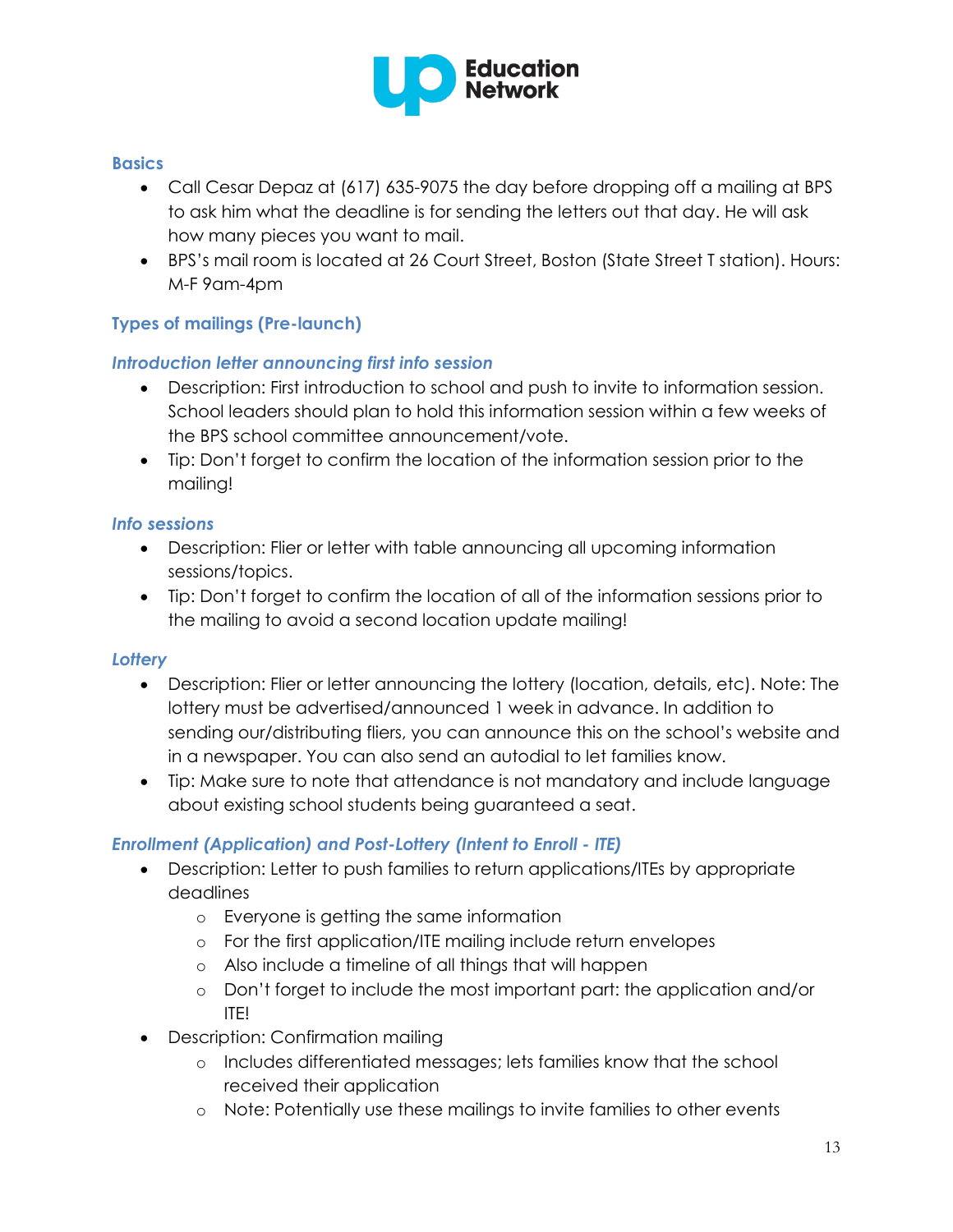

- Description: Pre-lottery mailing and invitation
	- o Use mail merge to put together a postcard that will confirm key information on application received and lottery invitation (i.e., name of student, grade applying for, priority status, address, phone number, etc.)
- Description: Post-lottery mailings
	- o These letters let families know what happened at the lottery (Note: These have to go out within 2 days of lottery - per the school's enrollment policy). There are 2 kinds of post-lottery mailings:
		- Waitlist notification
		- Offer of seat (send with ITE and return envelopes)

# *Post-enrollment*

- Description: First mailing enrolled students receive during the summer before school starts. This mailing should include:
	- o Uniform and calendar
	- o Afterschool information
	- o Information about state benefits
	- o Summary of family outreach to that point
- Description: Second summer mailing with additional information. This could include:
	- o Other information you need from families
- Description: Third and potentially last summer mailing. This will likely include:
	- o Family orientation invitation and additional information
		- The school LT could also choose to include some select policies that they want families to have, but given the size of mailings, it is best to save these for in person dissemination.

# *Other ad-hoc mailings*

 Description: Other mailings as needed. Could include mailings about Family Council Meetings, updates on work to be done over the summer, etc. School launch teams should try to minimize these one-off mailings and instead use the above-listed mailings to include this additional information.

# <span id="page-13-0"></span>**Mailing logistics**

- Text Translation: All mailing should be translated. School leaders tend to rely on the fee service of One-Hour Translation. For smaller translations, school leaders should seek out staff with bilingual skills within the organization.
- Using the BPS Mailroom
	- o Contact Cesar Depaz at (617) 635-9075
	- o Cesar runs the BPS mailroom on Court Street. He will be your primary contact for mailings.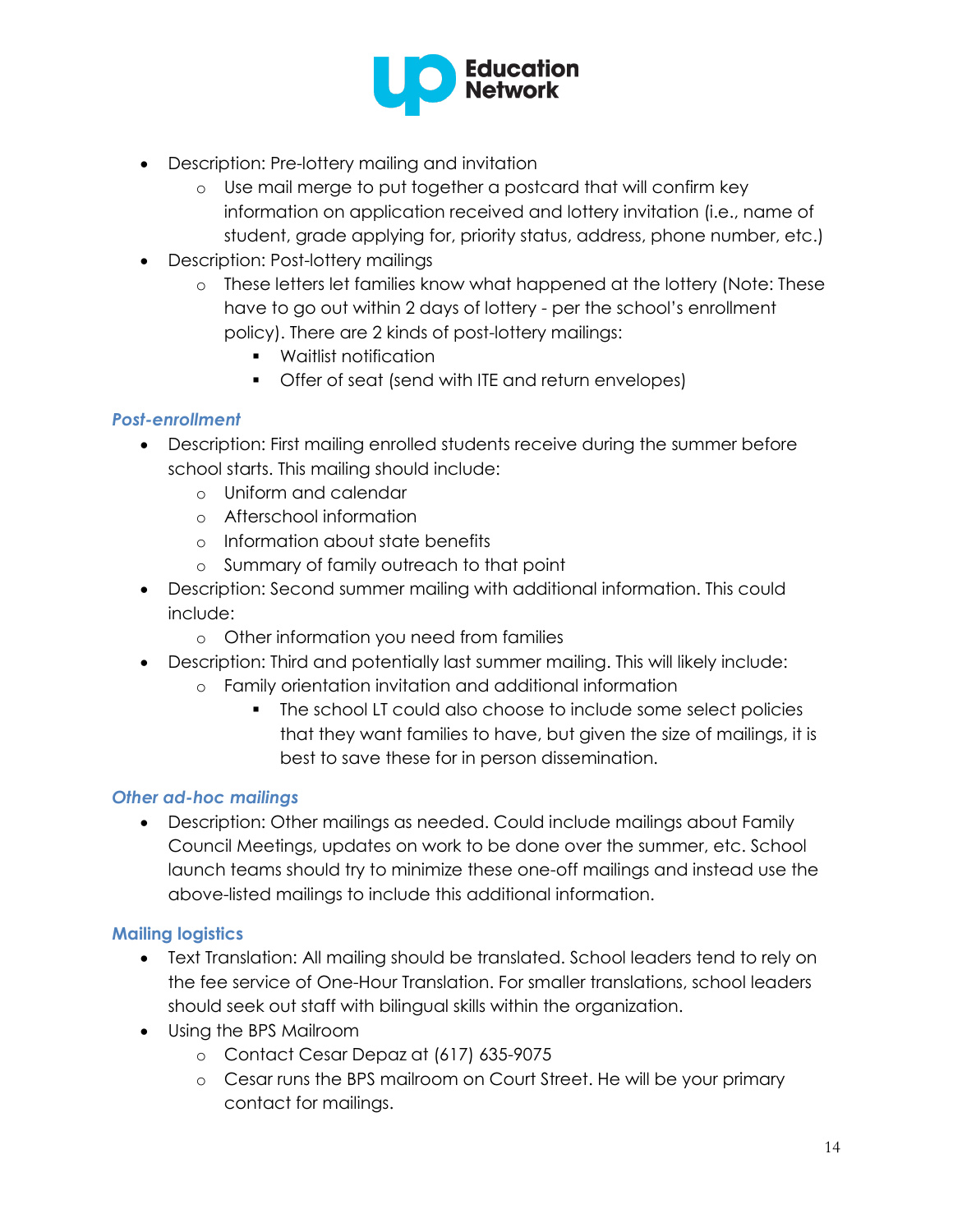

- o If you provide addressed envelopes, BPS will pay postage
- o Make sure to call Cesar the day before the mailing to ask:
	- What is BPS's real deadline for getting this out today?
		- Note: Because BPS gets reduced postage, it likely means a 1 day delay for all mailings.
- Other tips:
	- o (Pre-launch) Don't forget to reserve space in the UP Education Network office on days when you are working on a mailing. You will need to spread out.
	- o It might be easier to consider purchasing a rubber stamp of your return address instead of using return labels.
	- o Make sure to order supplies 3-5 days in advance of needing them and if in pre-launch year, coordinate the purchase with the UP Senior Office Coordinator (Sara Lewis).
	- o Use temps for mailings of more than 100 recipients.
		- (Pre-launch) Contact the UP Senior Office Coordinator (Sara Lewis) for temps (PSG staffing).
		- (Year 1 and beyond) Coordinate with BPS for large mailings they will help with letter stuffing, labels, postage, and mailing.
			- Contact Cesar Depaz at (617) 635-9075
	- o Don't forget to coordinate the mail drop off—large mailings are heavy.
	- o Note: From printing letters to translation to letter stuffing, a mailing for 600 students could take 3-5 days (depends on number of documents in the mailing).

# <span id="page-14-0"></span>**Phone Outreach**

# <span id="page-14-1"></span>**Essential questions**

- What is acceptable to communicate by autodial?
- What needs to be communicated with a "real-person" on the other end?
- How should I think about tracking phone calls?
- Do I need a script for phone outreach volunteers?

# <span id="page-14-2"></span>**Lessons learned**

- **Most phone outreach related to student enrollment will take place in the prelaunch year.** However, the Ops team should be prepared to answer calls and return messages once mailings and applications have been distributed.
- **Be purposeful about phone outreach as it is time consuming!**
- (Pre-launch) **BPS has up to (3) guardians on file for every student with accompanying phone numbers;** push to get as much complete information from BPS from the start.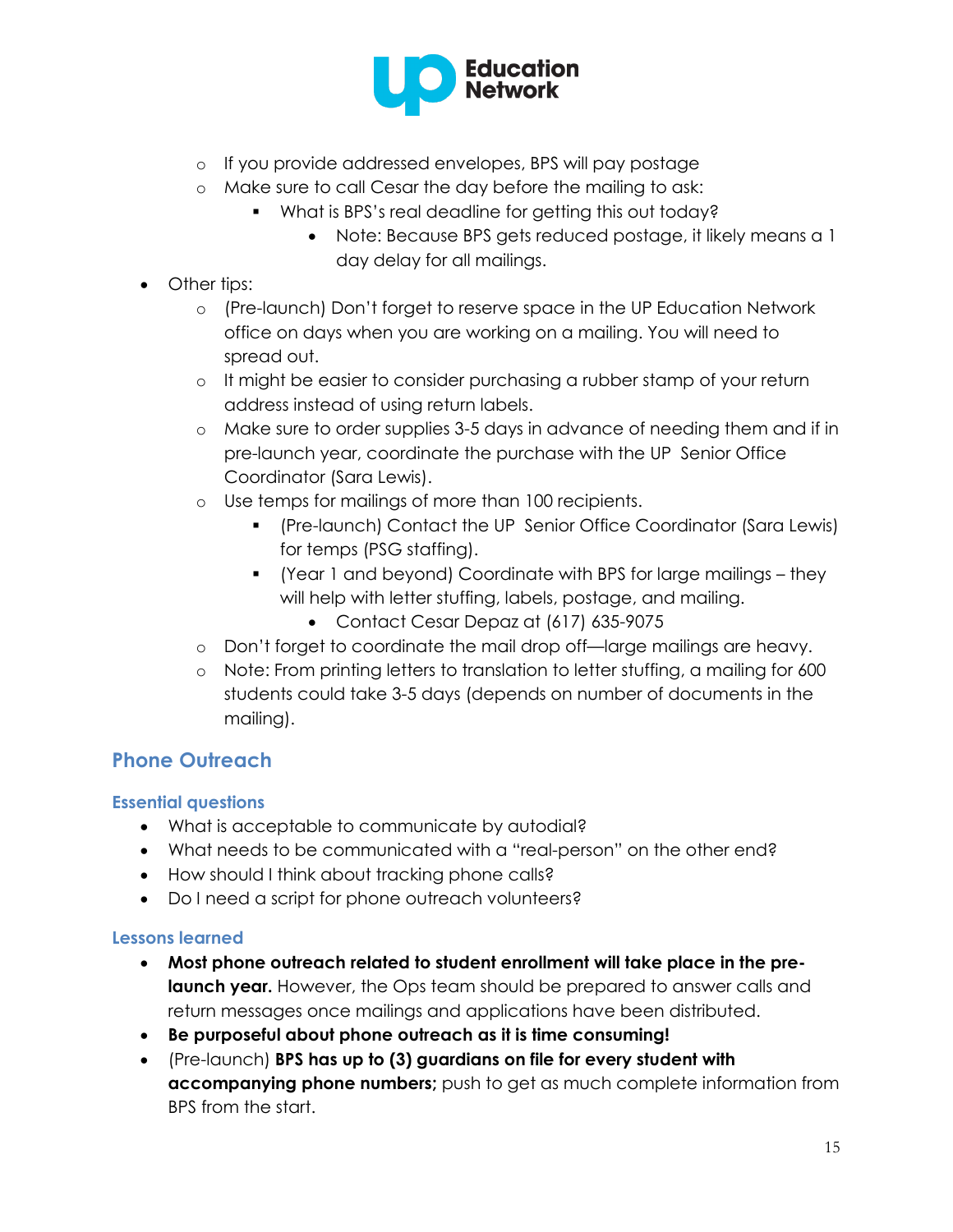

- **Phone number and other contact information is often outdated; tracking after the fact is challenging.** 
	- o Define roles and responsibilities: who is in charge of tracking this information?

# <span id="page-15-0"></span>**Phone outreach timeline (Pre-launch)**

- First big phone outreach (shortly after school is announced; at the start of application collection)
- Second outreach (as application deadline approaches/targeting select families – applications not yet received)
- Autodials (before big events/push for applications)
- Phone calls (as needed)

# <span id="page-15-1"></span>**Basics and general phone line management (Pre-launch)**

- Set-up a Google voice number prior to the official announcement of the school.
	- o School leaders should reach out to UP IT to set-up the number and account.
- Google voice makes it easy to direct calls to different people.
	- o Note: The Google voice number is what you publicize.
- Set-up email notification for Google voice.
- Set-up phone plan (weekly calendar for call backs) one person owns on Monday, another on Tuesday, etc. Everyone gets email, but certain people are responsible.
- Record a voice mail in both Spanish and English.
- Tip: Think beyond the ops team for phone line management (i.e., Principal, DCIs, others).

# <span id="page-15-2"></span>**Protocol for call tracking (Pre-launch)**

- Set-up a [Google Doc](https://docs.google.com/a/unlocking-potential.org/spreadsheet/ccc?key=0AiG36qTZe4DWdFpyeUFqYWVOV2llODRoeUI2MmgyY1E&usp=sharing) (see supporting documents for hard copy example).
- Tracking is most useful when doing a mass outreach effort (i.e., when trying to collect information, particularly during the first big outreach effort).
	- o Ask callers to be mindful to update phone numbers, addresses, and other contact information.
- Brainstorm useful categories for the tracker (i.e., does a family not like home visits; follow-ups for questions that require another level of expertise, et.al.).

# <span id="page-15-3"></span>**Autodials**

- Autodials are an efficient way to blast general information out to families. They are typically used for:
	- o Event reminders (lottery, meet & greet, etc.)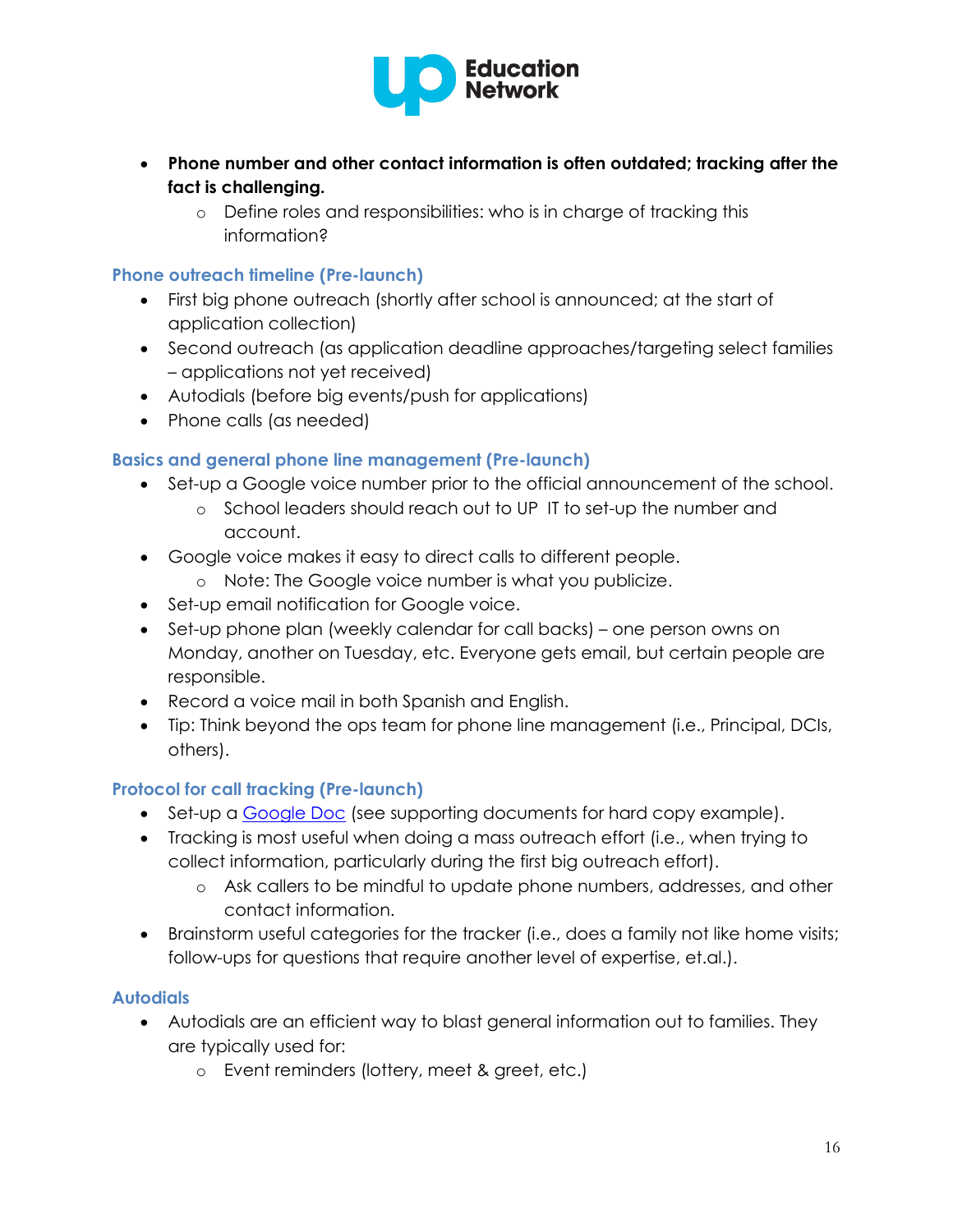

- o Application deadline reminders (this can be targeted to families that have not yet submitted applications or ITEs)
- o Note: When sending an autodial, please remember that many families will NOT listen to the message and will instead just call back. Make sure that someone is "manning" the general line for a few hours after the autodial has gone out.
- o Tip: Autodial services typically provide information on how many people actually received the message.
- Logistics:
	- o (Pre-launch) To date, our schools have used OneCallNow for autodials in the pre-launch year. This expense is covered by UP . School leaders should work with UP IT.
		- **OneCallNow allows 45 seconds for each message**
		- Tip: Make sure that the message is both in Spanish and English (within the 45 second message) – do not record two messages as you will have to send out two separate autodials, which will be confusing for families.
	- o (Year 1 and beyond) BPS uses Blackboard as its autodial provider.

#### *Script*

 Description: It is important to write out the 45 second message and practice reciting it within that time limit. While OneCallNow allows you to re-do the message, it will save time if you are prepared in advance. Save this script for future use so you do not reinvent the wheel each time.

# <span id="page-16-0"></span>**Phone-a-thons (Pre-launch)**

- Phone-a-thons can be structured in one of two ways:
	- o One Day: Structured time/event where participants meet, receive instructions, and make calls. This type of phone-a-thon is most useful when instructions are complicated and/or require a verbal description. This gives participants an opportunity to answer questions. It also helps to build momentum and could help make a lot of progress in one night.
	- o One Week (or more): Participants are asked to complete x number of calls within x period of time. This type of phone-a-thon is the more common of the two. Requires solid instructions, scripts, and FAQs
- Tip: When doing a one-day phone-a-thon, think about asking for support outside of the school team and see how much you can do that day; you can then split the rest up among the school launch team.
- Logistics: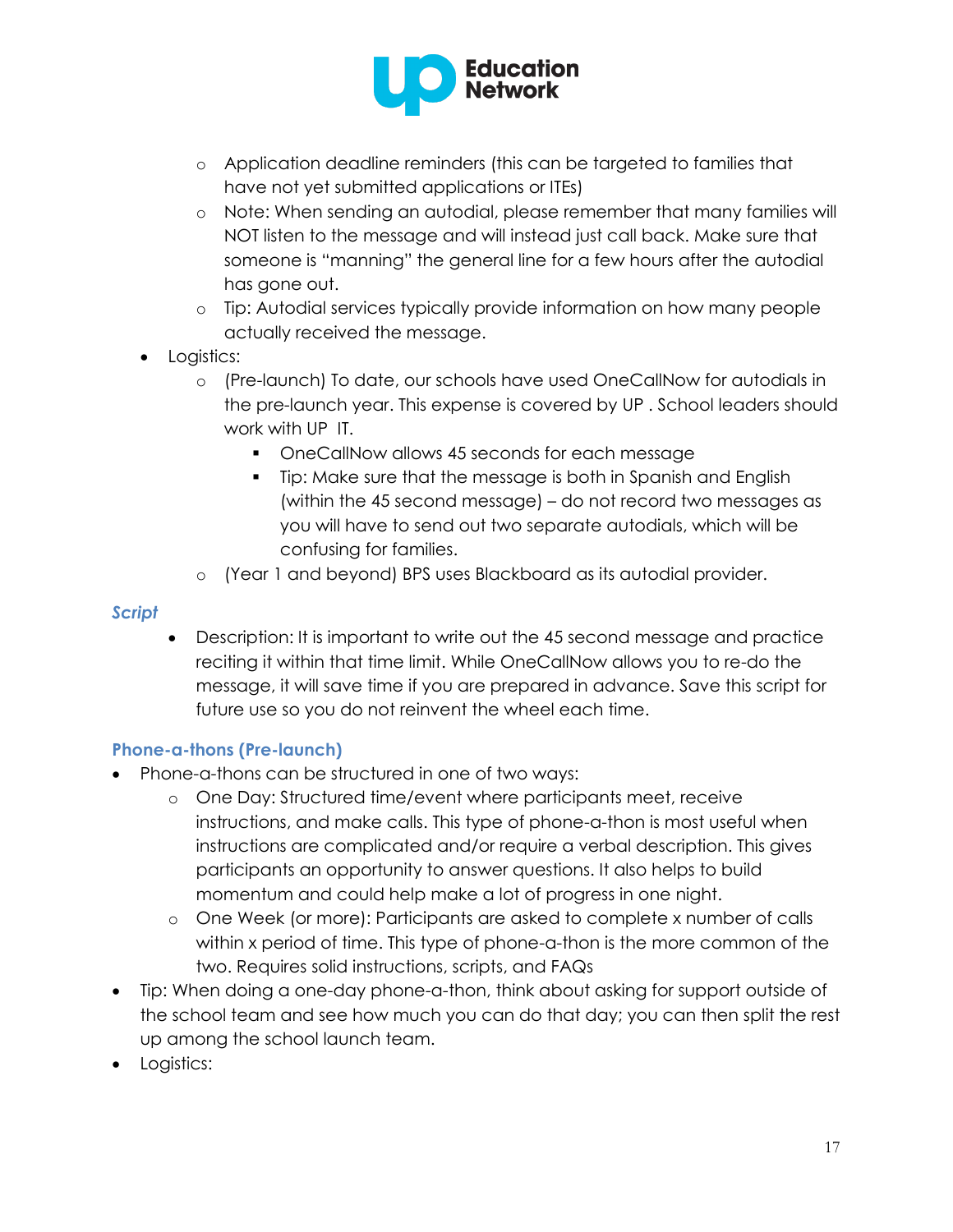

- o Provide a schedule and call tracker; provide guide; provide food. Make sure there are enough places for volunteers to make calls.
- o Tip: When using a Google Doc for tracking calls, make sure to let participants know that they should refrain from filtering in the Google Doc – it messes up the document when you have many people trying to edit with a filter on.

# *Script*

- Description: It is important to put together a script/list of FAQs for phone outreach, especially when coordinating volunteers (i.e., people who may not know as much about the school).
- Script: See example of phone script/messaging guide.
	- o Tip: Be as specific as you can about what you want people to achieve when they are making these calls.
- FAQs: See example of FAQs/messaging guide.
	- o Tip: Think through your FAQs carefully; try to capture as much as possible so callers can answer questions.

# <span id="page-17-0"></span>**Home Visits**

# <span id="page-17-1"></span>**Essential questions**

- When is a home visit appropriate?
- How do I prepare for a home visit?

# <span id="page-17-2"></span>**Lessons learned**

- **In the pre-launch year, the school team should aim to make contact with every family prior to the first lottery (i.e., phone call, in-person, etc.)**. Given the work involved, home visits should be prioritized for families that have not yet returned applications.
- **In the pre-launch year, school leaders will need to rely on broad volunteer support to conduct big home visit days (typically on a Saturday).** School leaders should work with the Director of School Operations to coordinate volunteer requests of UP Education Network staff. School leaders should also plan to reach out to a broader network of community contacts, other UP Academies, and family/friends. For smaller/targeted home visits, school leaders should work within the school leadership team for support.
- **While home visits are primarily used in the pre-launch year, schools may choose to conduct home visits for incoming grades** as well (e.g., 6<sup>th</sup> graders in a 6-8; K1 in a K1-8). However, it is important to highlight that these home visits in Year 1 and beyond will be significantly smaller in scope and will thus require less time and resources to be completed.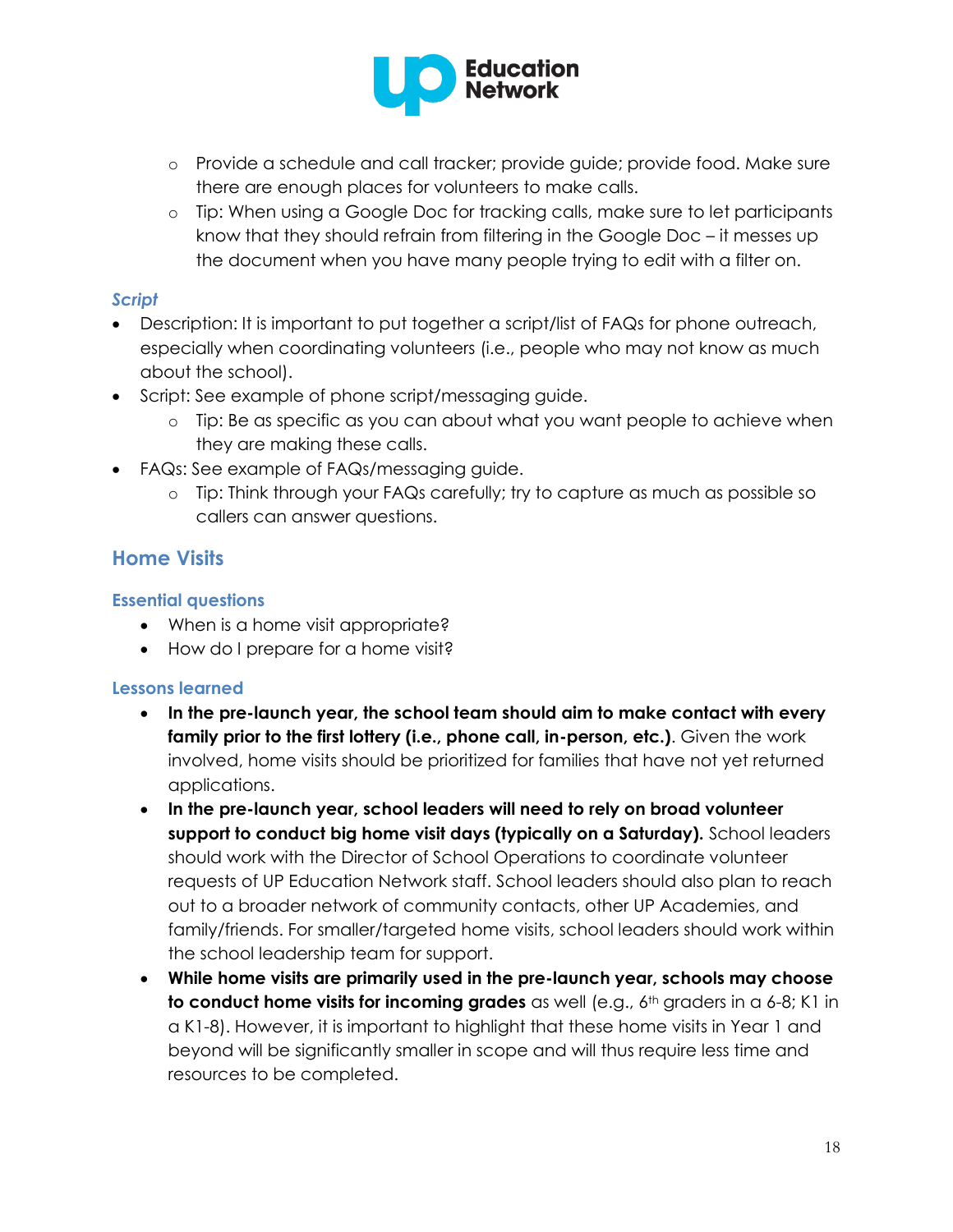

- **When possible, try to let families know in advance that the school is planning to conduct home visits on X date.** This can be accomplished through an auto dial or a letter, where the school lets families "opt out" of the visit by calling and letting the school know. Note: some families may not get the message and may express their displeasure at the visit. Ask volunteers to remain positive and respectful.
- **For families that seem taken aback, make sure that volunteers understand and relay why you are conducting home visits** (i.e., the school wants to make sure that everyone has the opportunity to learn more about what is happening at X School and that they have the opportunity to apply, but they are not obligated to do so).
- **Prepping for home visits is a time-consuming endeavor**. Make sure to budget 1-2 days for home visit prep. Specifically, putting together the maps and other volunteer materials takes a long time.
- **Conducting home visits is also time-consuming!** It will take volunteers about 3-5 hours for 20-25 houses (on average).

# <span id="page-18-0"></span>**Home visit timeline**

- (Pre-launch) Home visits can start as early as November, following the announcement by the District; in an ideal world school teams would start conducting home visits aimed at collecting applications at least two months before applications are due.
	- o Note: In the case of Year 1 and beyond, home visits would not take place until the summer (following the lottery and submission of ITEs for applicable grades).
- (Pre-launch) School teams should plan to conduct a last round of home visits the weekend before applications are due (this is an opportunity to try to catch any last-minute applications from families).
- Establish purpose of home visits: Home visits can be conducted for a number of reasons. The following is a list of key home visits:
	- o Introduce school/building relationships (following announcement of Charter – October/November)
	- o Collect applications (starting in January)
		- Note: School teams should aim to get as many applications as they can from information sessions and calls first.
	- o Collect ITEs (post-lottery, mid-March)
	- o Post-ITE visits with families for students with IEPs (post-ITE collection, late spring, early summer)
	- o Summer Home Visits (summer prior to school launch)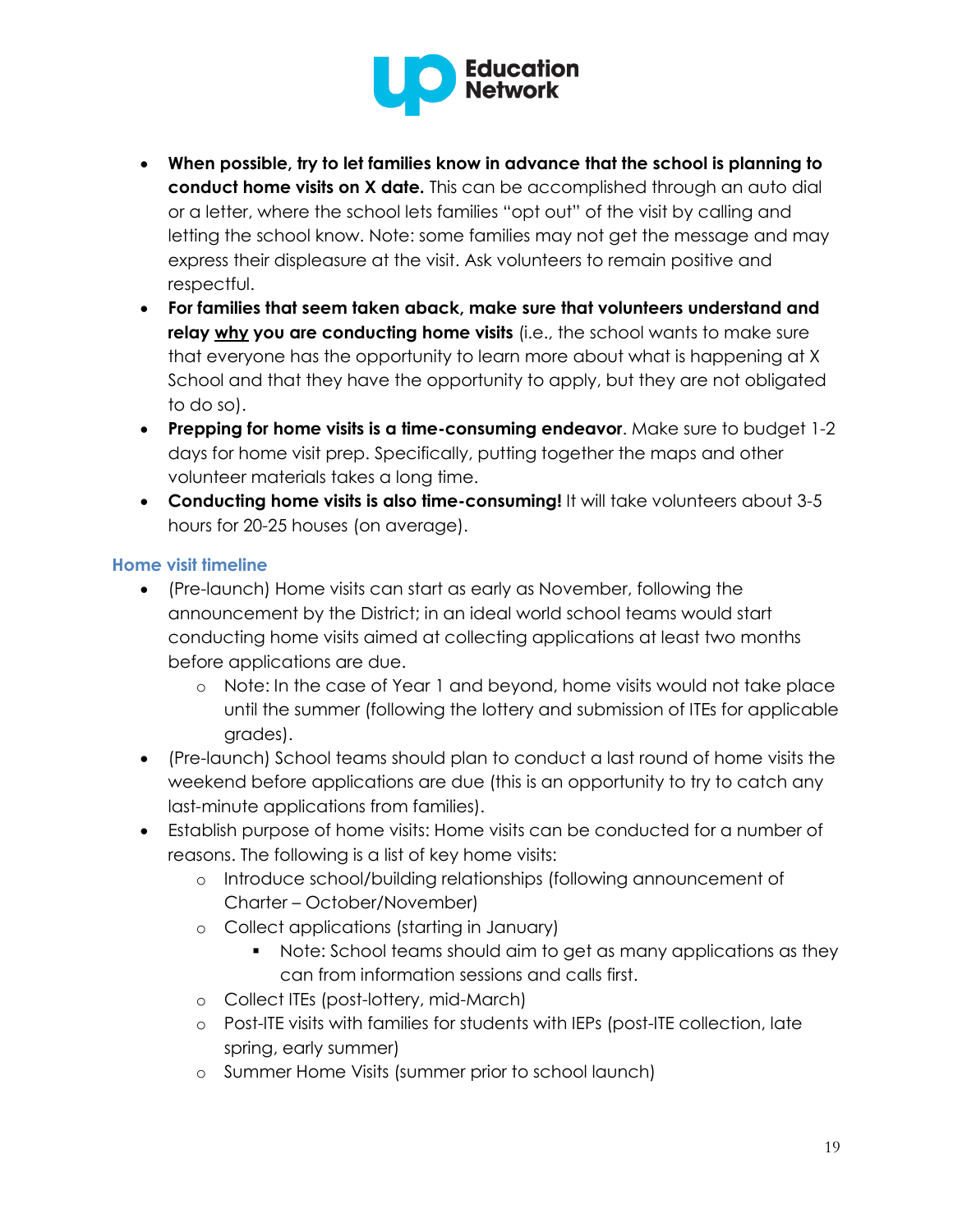

- Note: School teams should prioritize families that they haven't heard from to date.
- o Summer Classroom Visits (August during teacher orientation)
	- Families will be invited to their child's classroom to meet with teachers, staff.
	- Note: These visits to the school in the summer can take the place of some home visits for both pre-launch and year 1 and beyond.

# *Process for home visits*

- Communicate with families in advance to let them know about the home visit (phone call, backpack or mailing communication)
	- o Tips:
		- **Typically, school teams have done all three.**
		- Try to give families ample lead time; 1-2 weeks before the home visit is slated to take place.
- Coordinate the home visit day
	- o Collect accurate contact information
		- Tip: Do not forget that a school team's best resource is the current school's staff. Make sure to coordinate with the school to doublecheck addresses and update stale contact information.
	- o Send an email to request volunteers; encourage volunteers to reach out to their network – the more the merrier!
		- Tip: Finalize volunteers at least 3 days before the home visit (given map/route coordination; please see below for more information)
	- o Create routes/maps on Google maps
		- **Tip: Use BatchGeo.com** 
			- Service that can take a list of addresses and turn into KML document (that's the file you import into Google docs).
			- Color code by language (quick thing to see).
			- Assigning areas and routes is challenging.
	- o Send an email with all relevant information the day before the home visit. Include rally point, relevant documents, information about food/water, etc.
		- Tip: Remind people to bring their smart phones!
		- Tip: Remember safety! Make sure to send volunteers in pairs and only conduct home visits during the day (daylight).
	- o Prepare Materials for the Day
		- Translate all supporting documents for visits
			- Use OneHourTranslation.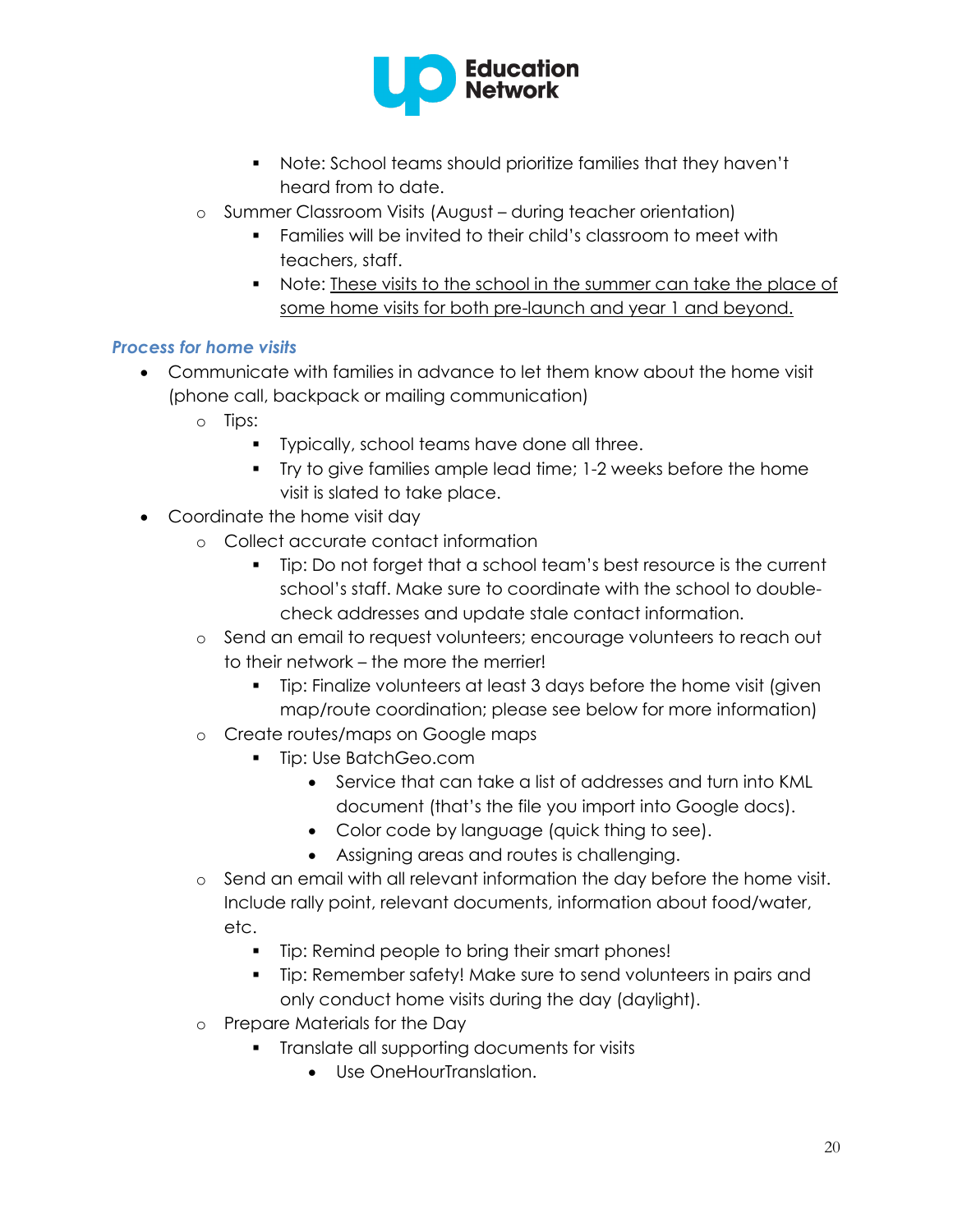

- Bring something to identify volunteers with the school (i.e., pins that say UP Academy in the winter so that people can pin on their jackets; t-shirts with the schools logo in the summer)
- Print copies of handouts (General Info/Application/ITE/Swag/While you were out paper to leave if no one is there)
- Clipboard
- Pens
- **Tape**
- Measuring Success:
	- o The team is successful when it makes contact and understands how the family feels about the school.
	- o The team is very successful when families end the conversation feeling extremely excited about the school.
	- o The team is most successful when the team manages to speak with and meet all families before the first day of school.

# <span id="page-20-0"></span>**Information Sessions**

# <span id="page-20-1"></span>**Essential questions**

- What is the purpose of an information session?
- How do I prepare for an information session?
- What do I do if families are angry?

# <span id="page-20-2"></span>**Lessons learned**

- **Make sure to clearly establish the purpose of the information session**! Generally, information sessions fall into three broad categories:
	- o **Introduction Session**: This is typically the first introduction to the school, which is open to the community, families, and interested stakeholders.
	- o **General Information Session:** This session also serves to introduce the school, but it is generally more geared at families, and goes into greater detail about the school (i.e., calendar, schedule, core values, etc.). This session is also open to the community.
	- o (Pre-launch) **Family Council Planning Session/Family Input Sessions:** These sessions were first used at UP Academy Dorchester. They are meetings aimed at gathering input from families and other interested stakeholders (target audience is families). These can be structured as part presentation/part information gathering.
		- $\blacksquare$  Tips:
			- UP Academy Dorchester picked four initial topics for these meetings, but they found that they most useful session was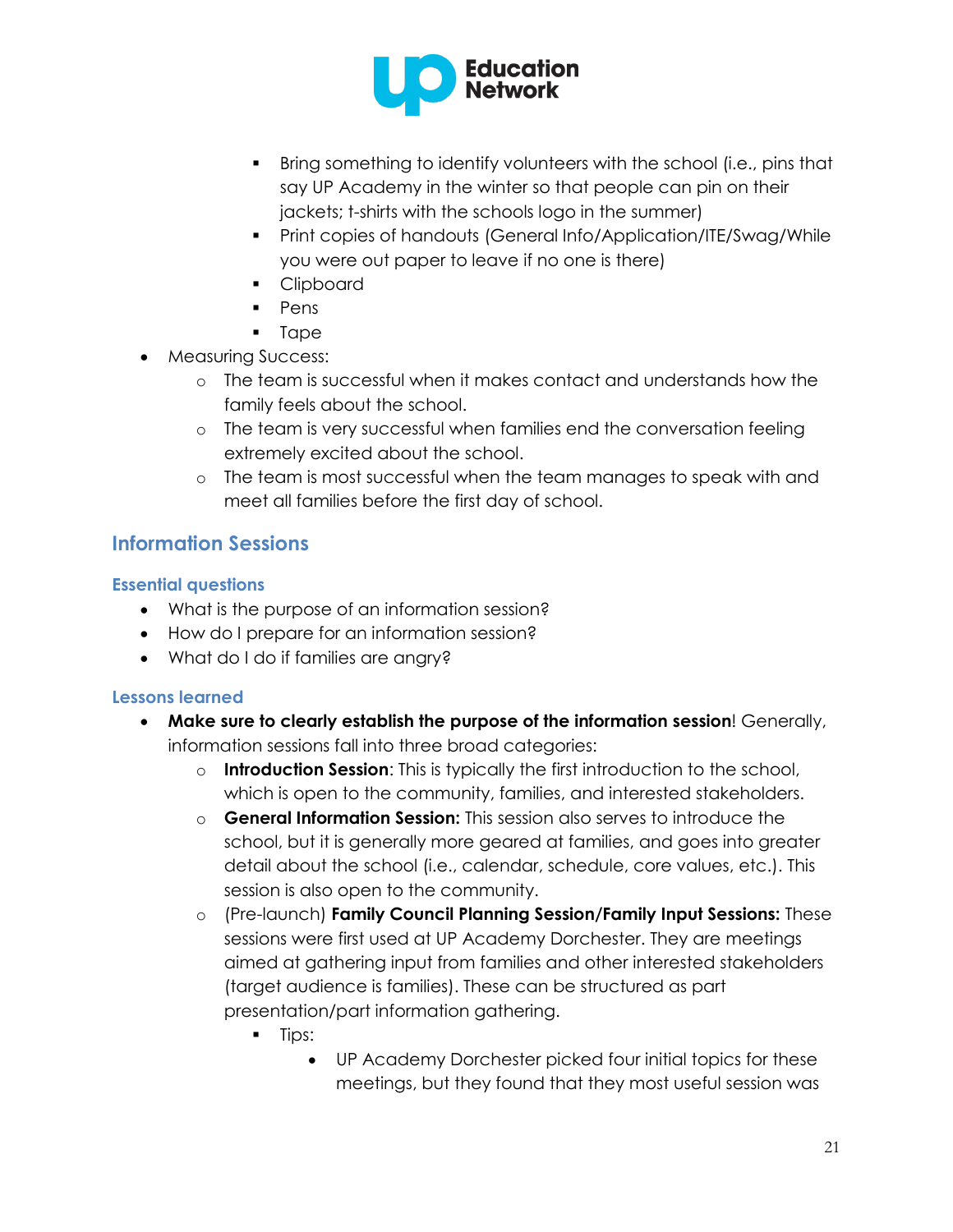

actually geared at hearing from families what topics they wanted to discuss over the course of the spring.

- Assign one staff member the role of note taker in order to follow up on parent concerns/questions/input.
- **Information sessions can be contentious**. Make sure that all presenters review the messaging guide and make sure that everyone is prepared to engage in difficult conversations.
	- o Tips:
		- **If someone is derailing the conversation with questions or tangential** topics, use people in the room to redirect (i.e., have one school leader approach that person and engage in the question as a side conversation).
		- Be aware that a diverse number of key stakeholders could appear at information sessions (i.e., politicians, community activists, et.al.). Make sure that staff is prepared to discuss a varying range of topics.
		- Make sure to have enough bodies at the session to help with room management (i.e., four at a minimum – two presenting and two working the room).
- **The School LT does not have to present on all topics!** As the school builds out a scope and sequence for meetings, they should assign presenters based on expertise. The LT does not have to present on all these topics – farm some of these out to the experts!
	- o Tip: Have at least one backup person for every specialized presentation in case if something comes up at the last minute and the person has to cancel!

# <span id="page-21-0"></span>**Info session timeline**

- Introduction Session (as soon as the school is announced)
- General Information Session (throughout the launch year, following the introduction session)
- Family Council Planning Session/Family Input Session (winter/spring of the launch year)

# <span id="page-21-1"></span>**How to run an info session**

# *Logistics*

- (Pre-launch) Coordinate with the school or another organization to use their space for the session.
- Advertise the session via mailings, backpacking, and/or autodials. If in Year 1 and beyond, place fliers at the school.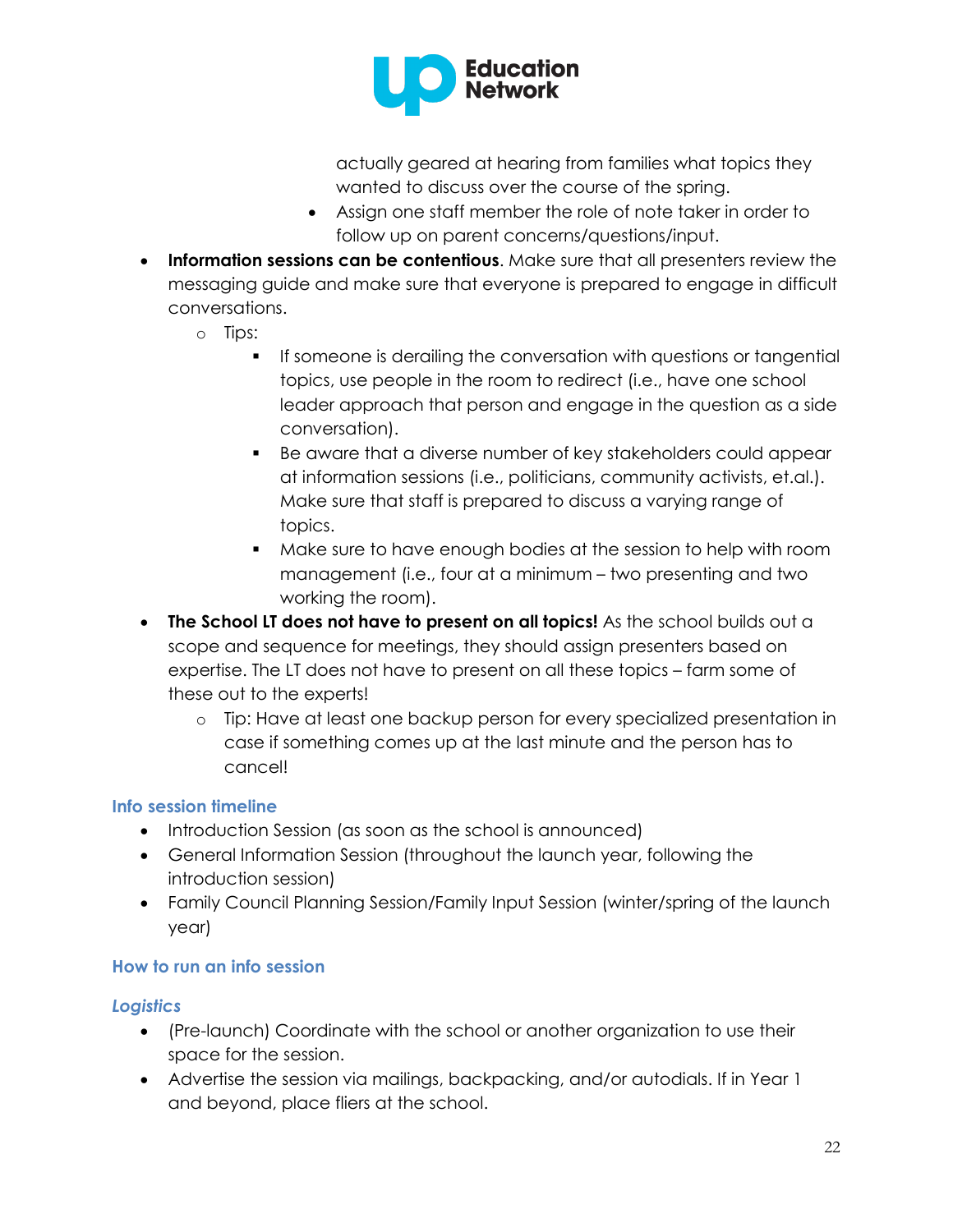

- During the information session, make sure to assign 1-2 lead presenters and make the rest of the team floaters.
- Introduce the full team before starting the presentation.
- Leave plenty of time for questions.
- Information sessions generally run for one hour.
- Remember to be respectful of people's time and stay within the allotted hour.
- Leave the space clean after you have concluded the session.

#### *UP office supplies (Pre-launch)*

- Information sessions require quite a few materials! Please make sure to coordinate with the UP Senior Office Coordinator (Sara Lewis) to secure a number of these items. Kindly provide ample lead time (1 week) in case additional supplies need to be ordered to meet this request. Please see below for a list of items:
	- o Pens
	- o Sign-in sheet
	- o Projector
	- o Extension Cords
	- o Projector Screen
	- o UP Banner
	- o Snacks/Water (if applicable)
	- o Handouts (including translated documents)
	- o Others as needed!

# *Translators*

 Depending on the student population, school leaders should consider holding a handful of information sessions with translators. In Year 1 and beyond, schools may also ask bilingual/multilingual staff to provide translation assistance.

# <span id="page-22-0"></span>**Lottery Preparation and Execution**

# <span id="page-22-1"></span>**Essential Questions**

- How do I prepare for the lottery?
- How do I make sure there are no errors for the first lottery?
- How should I follow-up with families post-lottery?
- What is an ITE?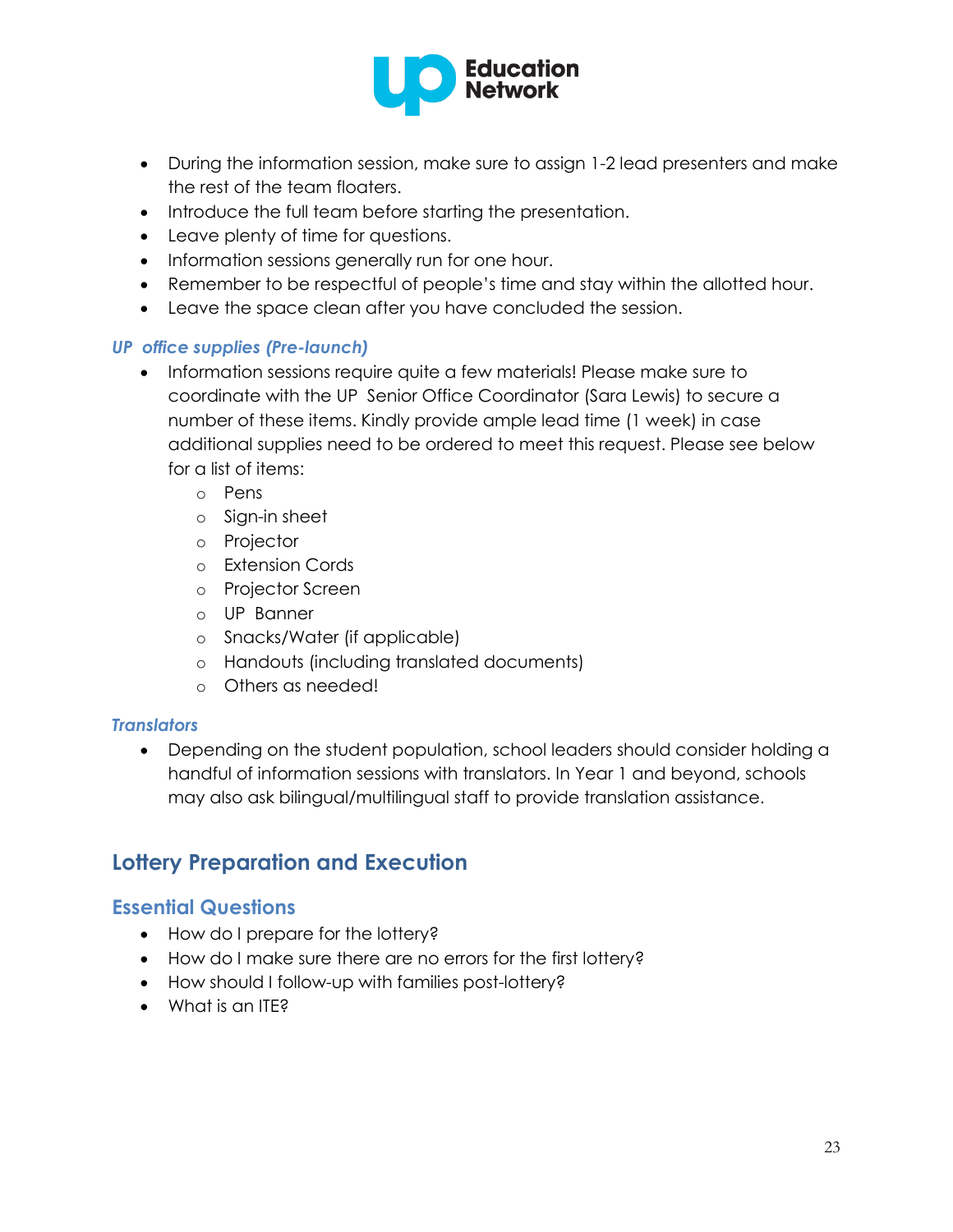

# <span id="page-23-0"></span>**Lessons Learned**

- **Getting the lottery right is critical; mistakes could lead to having to re-do the entire lottery, which would be bad for families and for the school's/UP Education Network's reputation.**
	- o Checklists are the best way to ensure that important details are addressed at key moments of the lottery process - day before the lottery; before the lottery starts; day after lottery
	- o A clear step-by-step schedule and a "lottery master" are critical to ensure smooth transitions amidst the hectic atmosphere.
	- o It is imperative to identify any missing applications before the lottery starts; once the lottery starts and names are being called for a certain grade, you cannot add anyone to the lottery.
	- o Mistakes in Priority assignments can be fixed ex-post.
- (Pre-launch) **The first lottery of the year is a very public event and must be carefully planned.**
	- o ~80 families, the press and government representatives attended UP Academy Boston's first lottery. Families started arriving earlier than planned and a few data inaccuracies surfaced that required attention on the spot.
- **Lotteries in Year 1 and beyond still require quite a bit of work, organization, and planning, but they will generally tend to be smaller both in terms of number of applications and publicity**. The Ops team should follow many of the pre-launch year recommendations for processing applications and sending lottery reminders, as well as for day-of lottery set-up.
- **No matter how well you plan, something will go awry. Running through scenarios and protocols with the team beforehand is helpful but ultimately, it's important to be over-staffed the day of the lottery so that problems can be addressed as they arise.**
	- o Here are a running list of things that may go wrong:
		- A parent may arrive an hour and half early
		- A family shows up who is not on the lottery roster
		- There may not be enough chairs
		- The name picker is too slow at reading names
		- We learn that a student has been put in the wrong grade and/ or has the wrong priority (e.g., commonwealth charters and private/ parochial schools are considered priority 4)
		- A parent gets upset and interrupts the lottery process
		- The computer will stop working /runs out of battery
		- Labels get stuck in the clear plastic bins or where they shouldn't be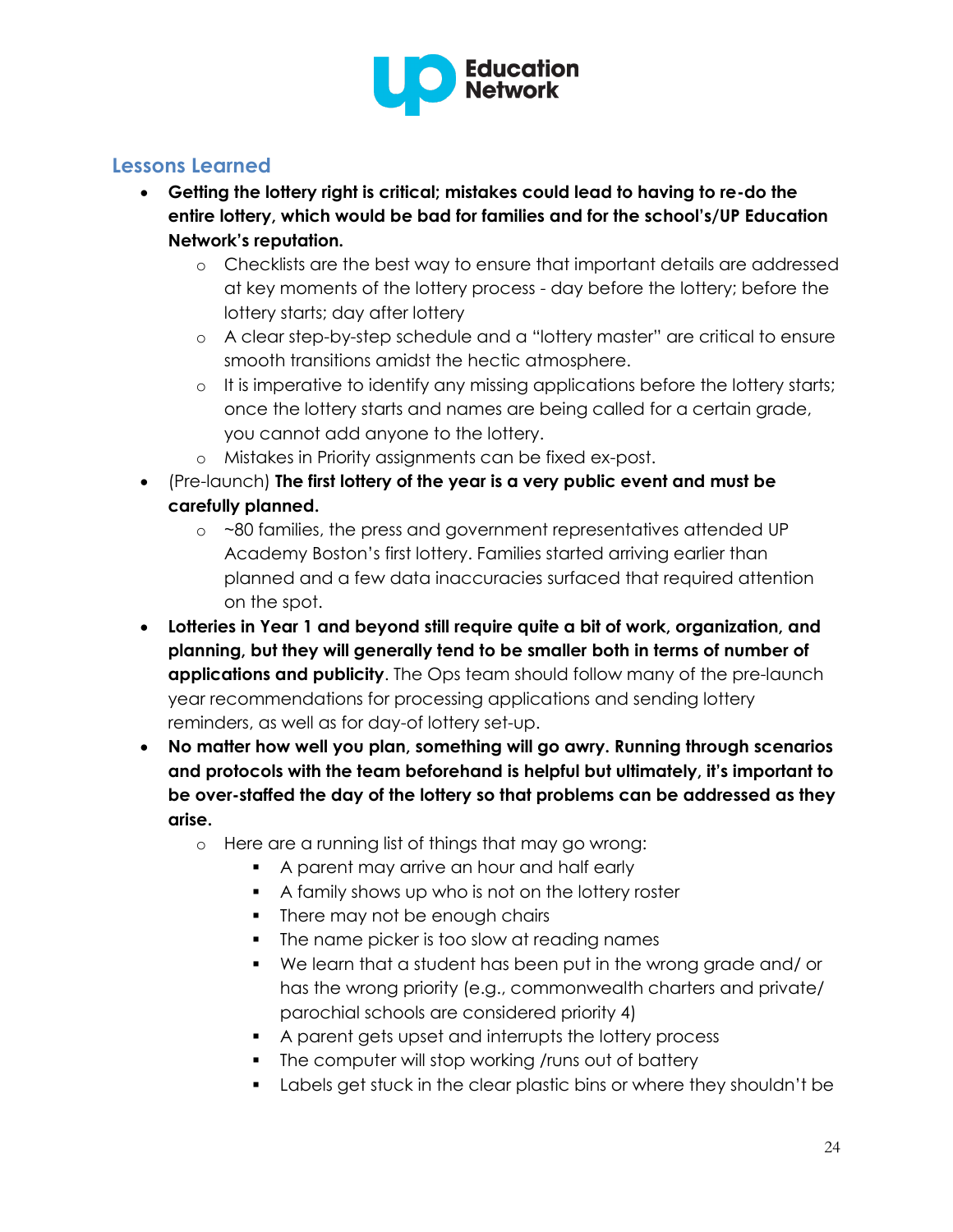

- **School property is damaged by kids playing outside of the lottery** space
- **Collecting applications can get messy; it is imperative to maintain an orderly process in order to avoid losing/misplacing applications.**
	- o Block off specific time/ create clear, consistent procedures (to avoid errors) to process applications (early in recruitment season and after any big recruitment mailing, 100s of apps would come in at the same time; very time consuming and sometimes overwhelming).
	- o Add a reminder to visit all locations (PO Box, FRCs and box at the school) the day of the lottery deadline date to ensure all applications are processed.
	- o Create a system for collecting/tracking applications that come in via fax (i.e., check my fax weekly; save applications in Dropbox folder; print applications; use excel tracker). This will help when you are ticking and tying before the lottery.

# <span id="page-24-0"></span>**Lottery prep and execution timeline**

# <span id="page-24-1"></span>**Ongoing**

 Process applications and conduct confirmation calls (please see below for sample process)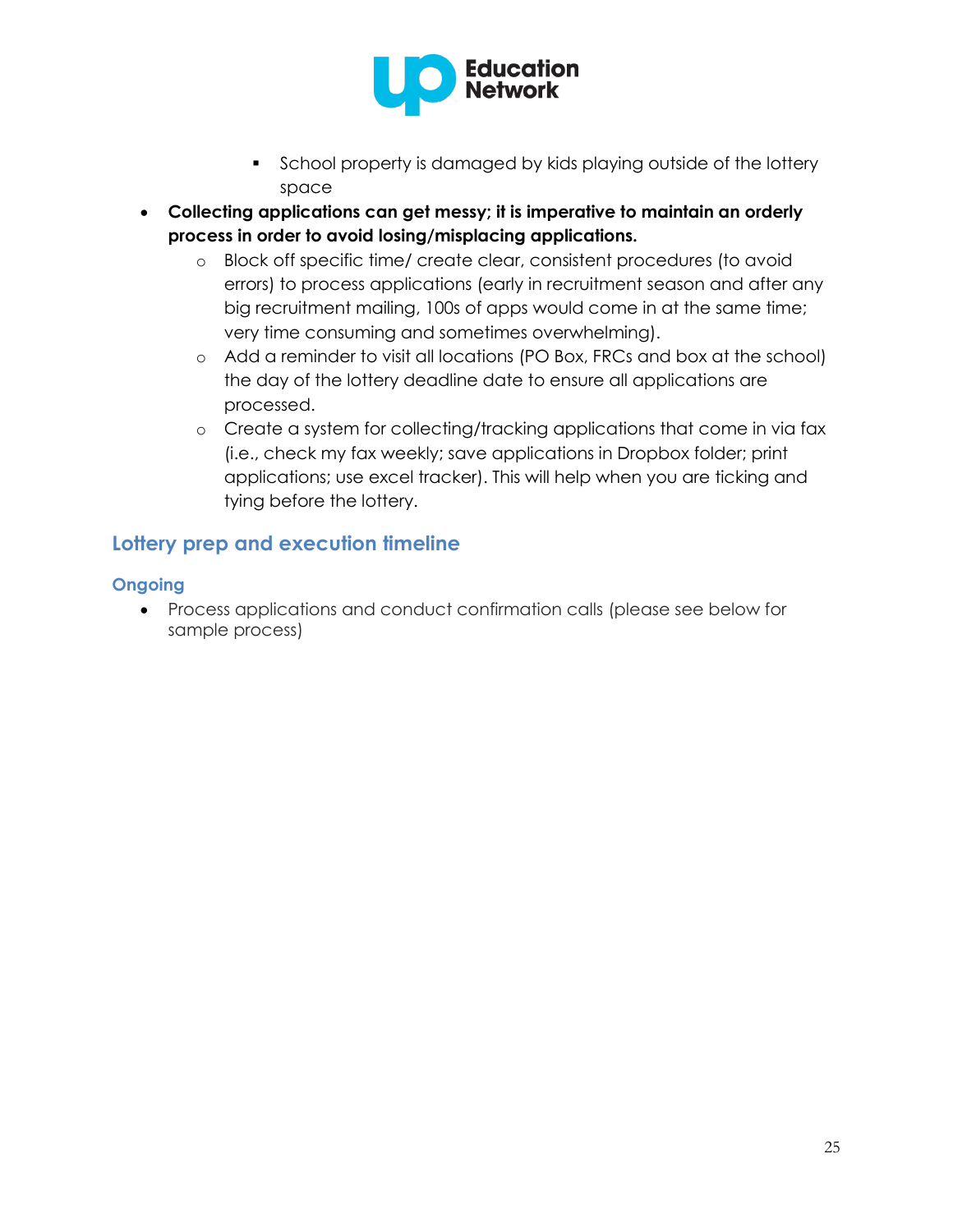

#### *Application Intake Process*

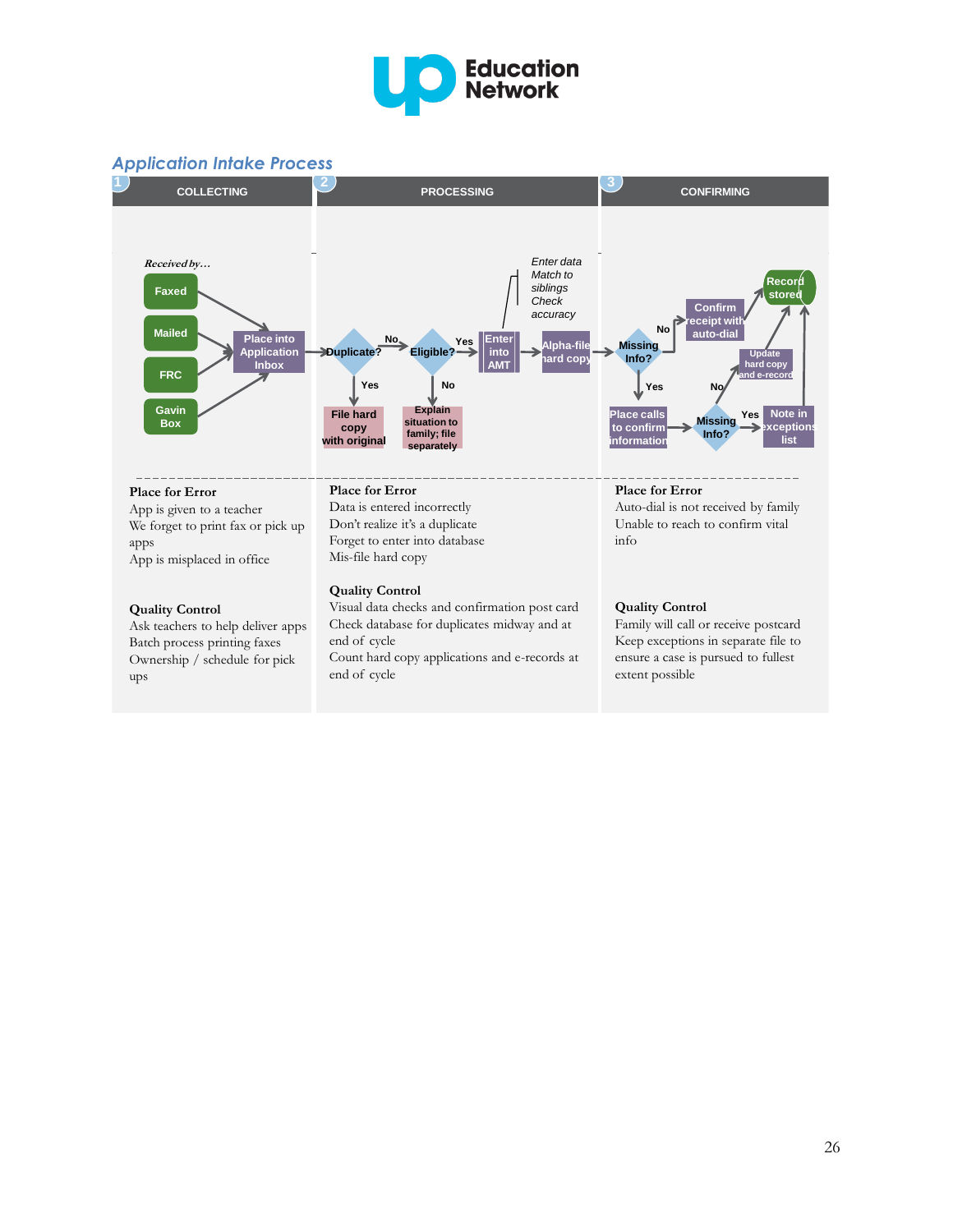

#### *The Life of an Admissions Student Record*

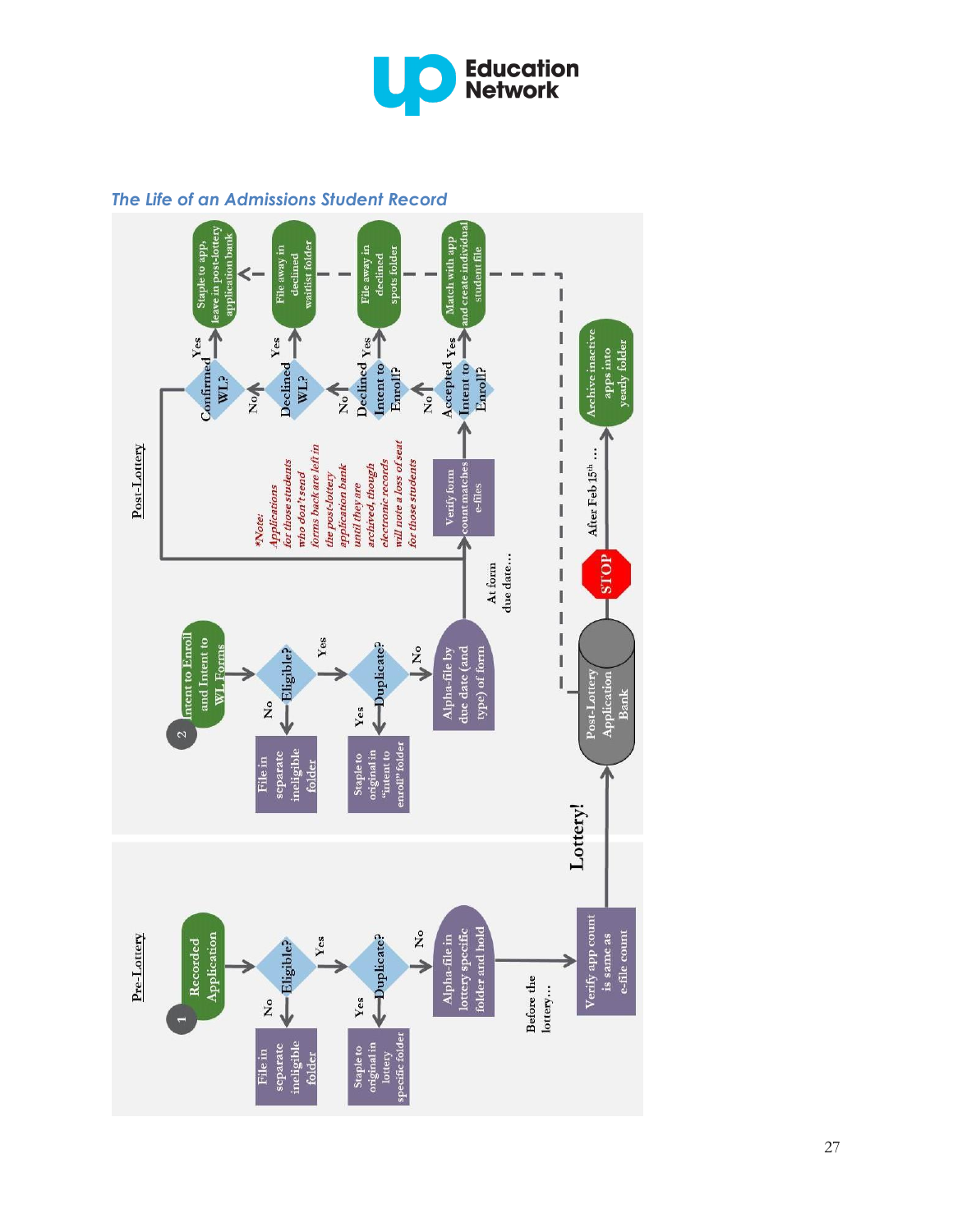

#### <span id="page-27-0"></span>**T-minus 4 weeks until the lottery**

- Select and publicize date and location (i.e., send autodial; publish in the local papers; publish with BPS, etc.)
	- o Note: All Commonwealth Charters and UP schools agree to hold their first lottery on the same date (e.g., typically the 2<sup>nd</sup> or 3<sup>rd</sup> Wednesday in March, but subject to change). All other lotteries (2<sup>nd</sup>, 3<sup>rd</sup>, etc are determined by the school without connecting with other Commonwealth Charters)
- Select lottery picker and translators (as needed)
	- o For large lotteries, two (2) lottery pickers are necessary.
	- o DESE requires that lotteries be public events and that lottery pickers be unbiased (i.e., cannot be an UP Academy staff member or an UP staff member; can be friends or family or any other unaffiliated parties).

#### <span id="page-27-1"></span>**T-minus 2 weeks…**

- Update step-by-step agenda and talking points(please see below and the appendix for more examples)
- Assign roles and review schedule and talking points with team (i.e., who's the floater, computer recorder, hand recorder, greeter, etc.)

| <b>Time</b>       | Person 1             | Person 2                   | Person 3                                  | Person 4                     | Person 5             | <b>Name Picker</b>           |
|-------------------|----------------------|----------------------------|-------------------------------------------|------------------------------|----------------------|------------------------------|
| 4:30<br><b>PM</b> |                      | Set Up Lead                |                                           |                              |                      |                              |
| 4:45<br>PM        |                      | Set Up Lead                |                                           |                              |                      |                              |
| 5:00<br>PM        | Set Up               | Set Up Lead                | Set Up                                    | Set Up Lead                  | Set Up               |                              |
| 5:15<br>PM        | Set Up               | Set Up Lead                | Set Up                                    | Set Up Lead                  | Set Up               |                              |
| 5:30<br>PM        | Set Up               | JC/SQ<br>Check-In          | <b>Welcome Families</b><br>/ Video Set Up | JC/SQ Check-In               | Set Up               |                              |
| 5:45<br><b>PM</b> | <b>Floater</b>       | Welcome<br><b>Families</b> | <b>Welcome Families</b>                   | <b>Orient Name</b><br>Picker | <b>Floater</b>       | <b>Orient Name</b><br>Picker |
| 6:00<br>PM        | Computer<br>Recorder | <b>Floater</b>             | <b>Written Recorder</b>                   | <b>Lottery Master</b>        | <b>Label Sticker</b> | <b>Pick Names</b>            |
| 6:15<br>PM        | Computer<br>Recorder | <b>Floater</b>             | <b>Written Recorder</b>                   | Lottery Master               | Label Sticker        | <b>Pick Names</b>            |
| 6:30<br>PM        | Clean Up             | Questions                  | Clean up                                  | Clean Up Lead                | Clean up             |                              |
| 6:45<br>PM        | Clean Up             | Clean Up                   | Clean Up                                  | Clean Up Lead                | Clean Up             |                              |

#### *Step-by-Step Schedule Template*

Note: The first lottery will require translators, 2 name pickers, 2-3 staff to address parents, and more time for the lottery  $(1.5$  hours for  $6<sup>th</sup>$  grade lottery)

| <b>Time</b> | Step                                                                                                    |
|-------------|---------------------------------------------------------------------------------------------------------|
|             | <b>Jean</b> asks everyone to take their seats.                                                          |
|             | <b>6:00 Jean</b> welcomes guests, introduces herself, Nicole, Shalimar, Amy, Natalya, and Melissa Goff. |
|             | <b>Jean</b> expresses appreciation for the attendees' and applicants' interest in our school.           |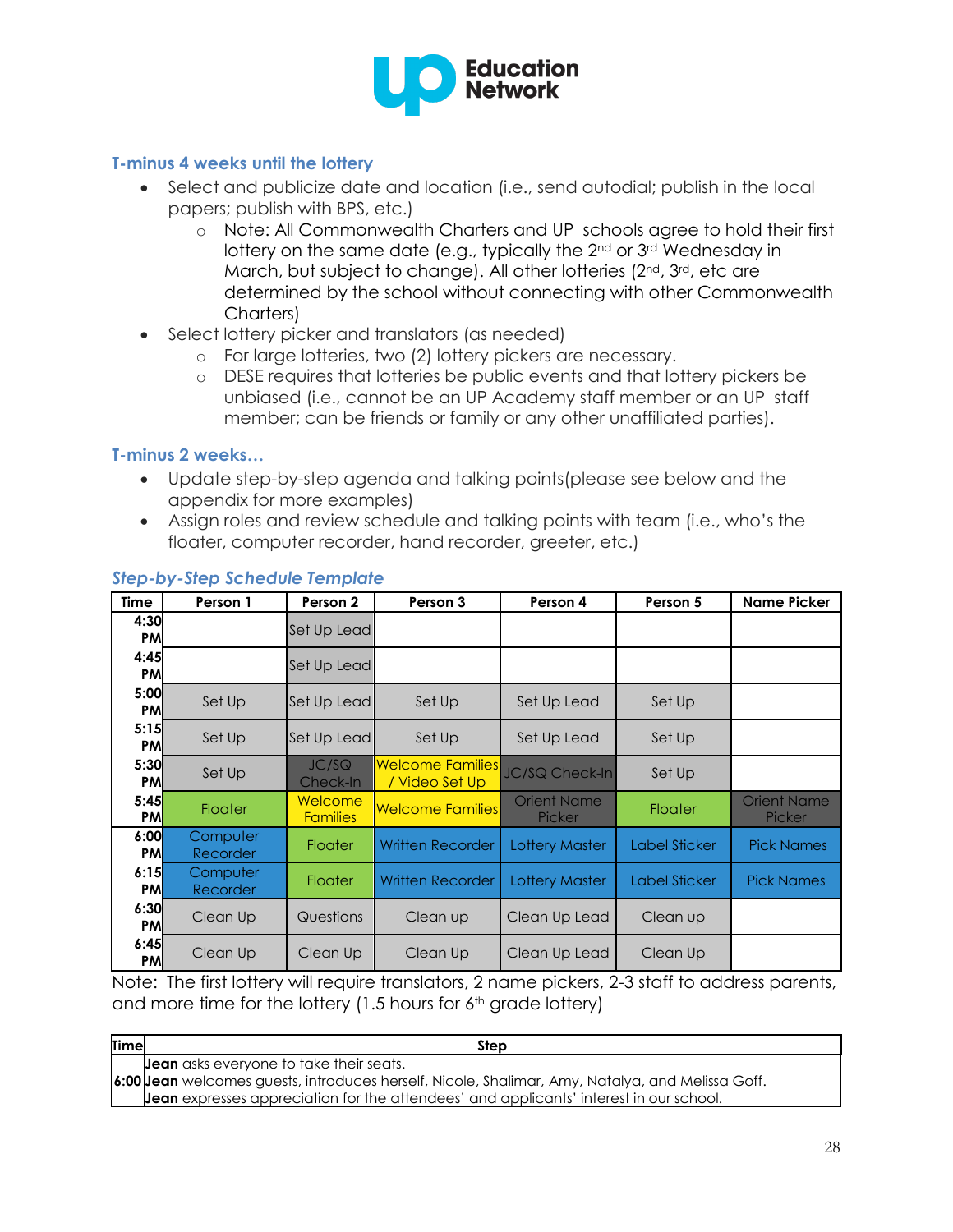

|      | Jean passes to Nicole.                                                                                                                                                                                                                                                                                                                                                                                                                                                                                                                                                                                                                                                                                                                                                                                                                                                                                                                                                                                                                                                                                                                                                                                                                                                                                                                                                                                                                                                                                                                                                                                                                                                                                                                               |                                                                                                                                                                                                                |
|------|------------------------------------------------------------------------------------------------------------------------------------------------------------------------------------------------------------------------------------------------------------------------------------------------------------------------------------------------------------------------------------------------------------------------------------------------------------------------------------------------------------------------------------------------------------------------------------------------------------------------------------------------------------------------------------------------------------------------------------------------------------------------------------------------------------------------------------------------------------------------------------------------------------------------------------------------------------------------------------------------------------------------------------------------------------------------------------------------------------------------------------------------------------------------------------------------------------------------------------------------------------------------------------------------------------------------------------------------------------------------------------------------------------------------------------------------------------------------------------------------------------------------------------------------------------------------------------------------------------------------------------------------------------------------------------------------------------------------------------------------------|----------------------------------------------------------------------------------------------------------------------------------------------------------------------------------------------------------------|
| 6:05 | Nicole talks about UP Academy:<br>o Located in current Gavin Middle School at 215 Dorchester Street<br>o Principal will be Amanda Gardner, former principal of Boston Prep, highest performing<br>charter school<br>o Key components: Tuition-free, College prep, Extended school day / year, High academic<br>expectations, Safe, orderly learning environment, Supports for all learners, Supportive<br>disciplinary system<br>Nicole passes back to Jean                                                                                                                                                                                                                                                                                                                                                                                                                                                                                                                                                                                                                                                                                                                                                                                                                                                                                                                                                                                                                                                                                                                                                                                                                                                                                          |                                                                                                                                                                                                                |
| 6:10 | Jean communicates lottery rules<br>o Third lottery. We held our first lottery on March 9, and second lottery on April 6.<br>o We have 54 (check) applicants for lottery #3. All applicants in tonight's lottery will be drawn<br>in a specific order based on their priority status.<br>o We will be following state regulations in conducting tonight's lottery, including in determining<br>where each applicant is placed on our waitlist.<br>o All applicants will go on the waitlist. We anticipate some movement on our waitlist, but have<br>no way of predicting what will happen.<br>o Please do not interrupt the lottery. Raise your hand if you have a question and someone on<br>the staff will come answer. There also will be time for questions after the lottery.<br>o Turn off mobile devices                                                                                                                                                                                                                                                                                                                                                                                                                                                                                                                                                                                                                                                                                                                                                                                                                                                                                                                                      |                                                                                                                                                                                                                |
| 6:15 | Jean announces start of 6th grade lottery. NOTE: All yellow to be updated after<br>June 3 <sup>rd</sup> enrollment deadline.<br>Jean announces we received 1 application from Abdugani Abdullahi a sibling of<br>a Gavin student who receives priority and has been marked on the board<br><b>Jean</b> announces lottery for $\frac{5}{2}$ rising $6^{th}$ grade students in BPS schools and places<br>priority #3 grade 6 tickets into the fishbowl<br>Jean announces lottery for 5 rising 6 <sup>th</sup> grade students in Non-BPS schools and<br>places priority #4 grade 6 tickets into the fishbowl<br><b>Jean</b> announces start of 7 <sup>th</sup> grade lottery<br><b>Jean</b> announces lottery for $2$ rising $7th$ graders who are Gavin siblings and places<br>priority #2 grade 7 tickets into the fishbowl<br><b>Jean</b> announces lottery for $\underline{\mathbf{6}}$ rising $7^{\text{th}}$ grade students in BPS schools and places<br>priority #3 grade 7 tickets into the fishbowl<br><b>Jean</b> announces lottery for $\mathbf{Z}$ rising $7^{\text{th}}$ grade students in Non-BPS schools and<br>places priority #4 grade 7 tickets into the fishbowl<br>Jean announces start of 8th grade lottery<br>Jean announces we received 1 application from Ngan Tran a Gavin student who<br>receives priority and has been marked on the board<br><b>Jean</b> announces lottery for $3$ rising $8th$ grade students in BPS schools and places<br>priority #3 grade 8 tickets into the fishbowl<br>Jean announces we received 1 application from Miren Chenevert, a non-BPS<br>schools student who has been marked off on the board<br>Jean announces conclusion of lottery and invites audience to come up and ask<br>questions. | .Meanwhile<br>Melissa draws and<br>announces names<br><b>Nicole</b> sticks labels<br>onto board<br>Natalya and Amy<br>record<br><b>Guest records</b><br>video<br><b>Shalimar</b> floats to<br>answer questions |

# **Sample Lottery Guidelines/Talking Points**

# **Overview**

 Thank you for your attendance and interest in UP Academy. The lottery should last 2- 4 hours.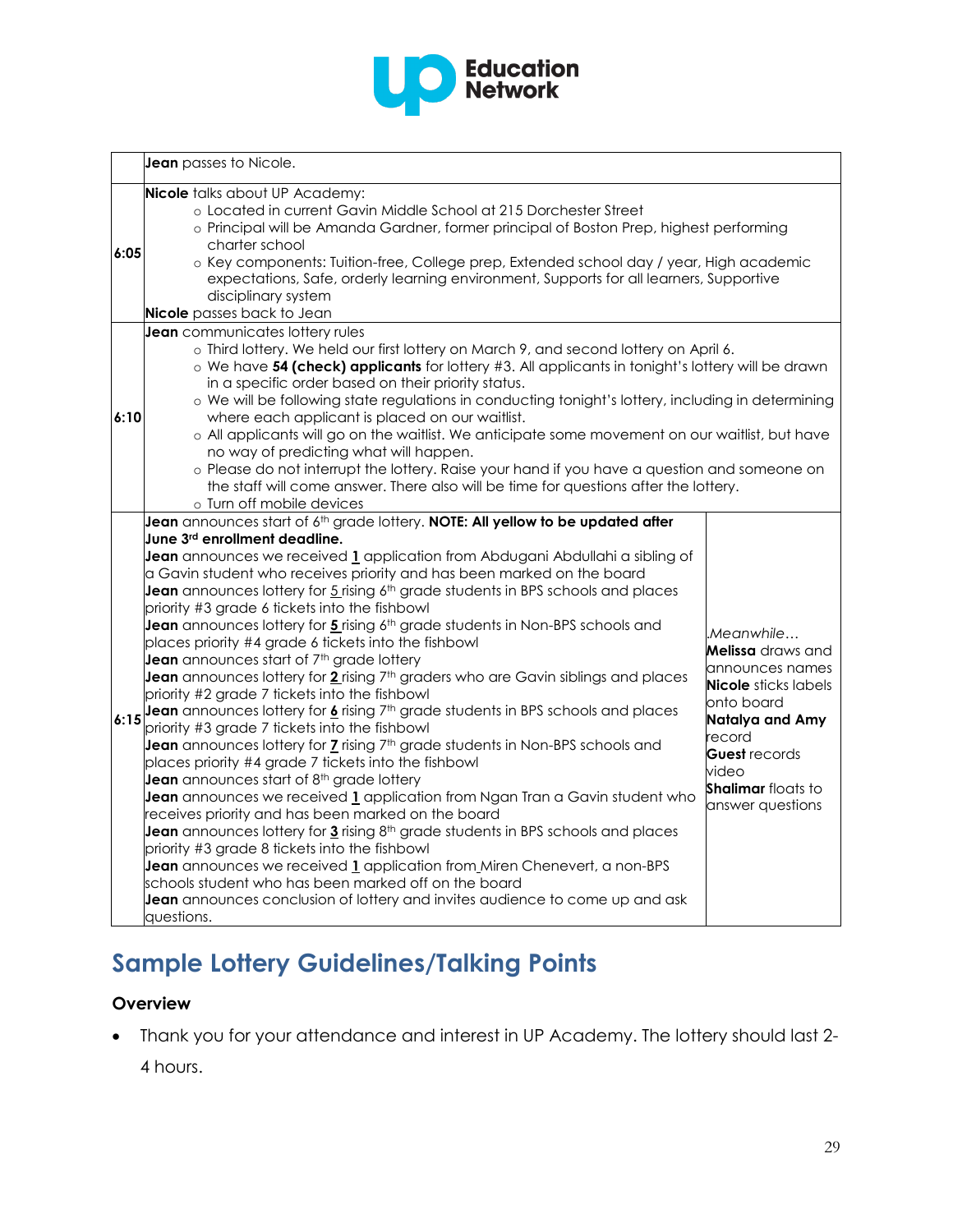

- $\bullet$  We will be conducting the lottery in the following order: (1)  $6<sup>th</sup>$  grade (2)  $7<sup>th</sup>$  grade (3) 8<sup>th</sup> grade.
- *Priority.* Please note that UP Academy's enrollment policy is compliant with State charter school law (M.G.L.c.71, s.89) and states the following order of preference in the lottery this year:
	- 1. Any student actually enrolled in the Gavin Middle School (Gavin)\* on the date that the UP Academy charter application was filed with the Massachusetts Board of Education
	- 2. Siblings of students actually enrolled in the Gavin\*
	- 3. Other students enrolled in the Boston Public Schools
	- 4. Other students who are residents of Boston, Massachusetts
- *Sibling Preference.* After tonight's lottery: If a student in any grade is selected in tonight's lottery, then any of their siblings on any waiting list will receive sibling preference and be moved up to the top of that waitlist, but behind any other applicants who have already received sibling preference.
- Within a week of the lottery, a letter confirming your seat at UP Academy or your waitlist status will be mailed to you and will require your immediate reply. After tonight, we will only share the results of the lottery by mail. We will not share any information regarding your student's status in person or by phone.

# **Policies**

- Please turn off the ringers to your cell phones and electronic devices.
- In order to proceed in a timely manner and eliminate confusion, we will not take questions regarding a student's placement until the end of the lottery.
- Do not interrupt the lottery process. If you need to have a conversation, please step into the lobby.
- Any attempt to tamper with lottery results may result in a student's loss of a seat at UP Academy.

 $\overline{a}$ <sup>1</sup>\* Throughout this document, Students referred to as being enrolled at the Gavin are defined as those students who were enrolled at the Gavin on November 8<sup>th</sup>, 2010, the date the charter application was filed with the Massachusetts Board of Education.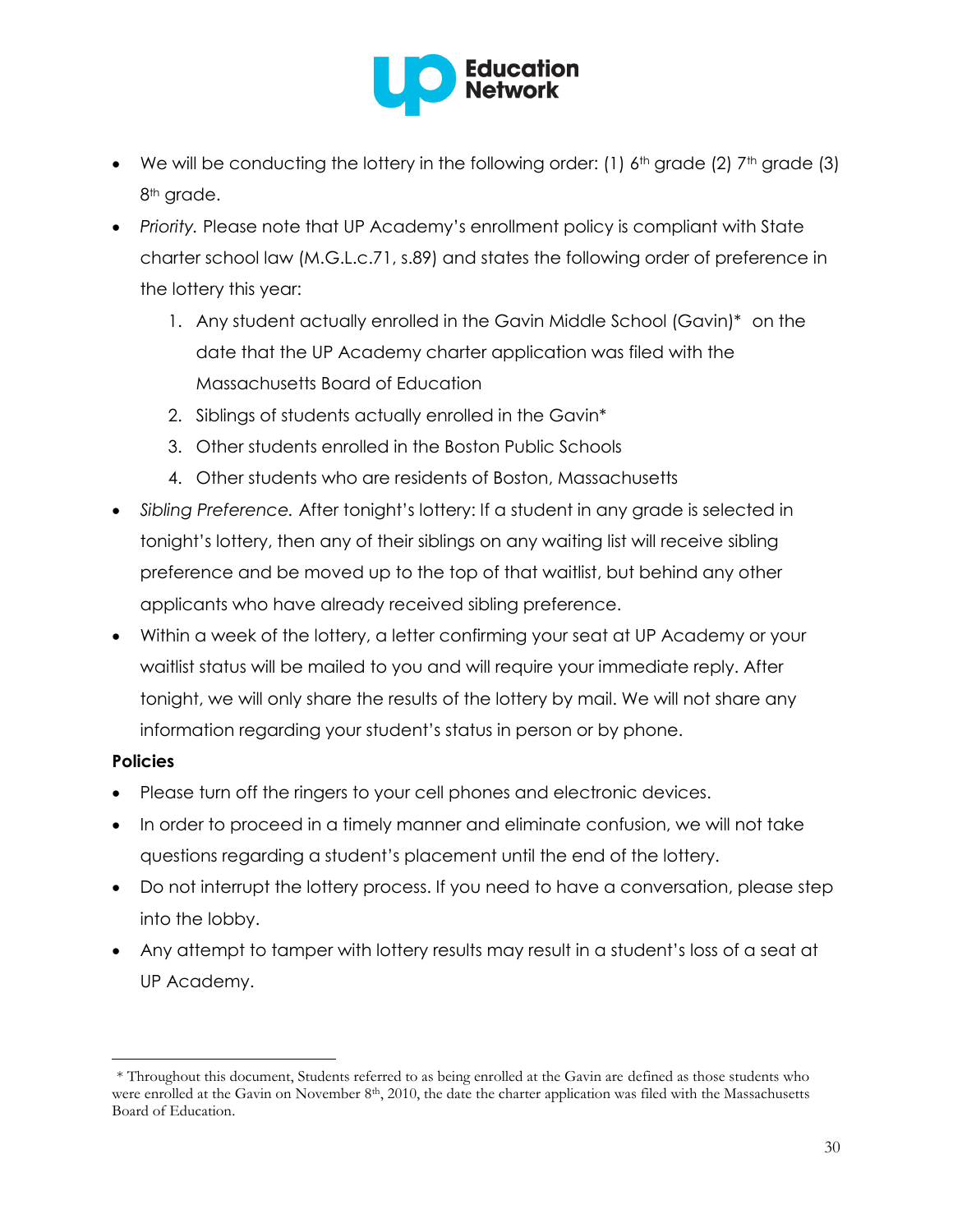

 While some students will be selected for a spot at UP Academy tonight, others will not. We ask that you be respectful of the lottery process and other families in the room in your reactions to lottery results.

# **6th Grade Lottery**

- The 6th grade lottery will be conducted first. There are currently 149 seats available in our 6<sup>th</sup> grade class.
- Applicants will be selected until 149 spots are filled. The remaining names will be drawn for the waitlist.
- The 6<sup>th</sup> grade lottery will be conducted as follows:
	- 1. Siblings of those students enrolled at the Gavin\* will automatically receive a space. We have already marked off spots for siblings of Gavin\* students.
	- 2. Boston Public Schools (BPS) students will then be selected.
	- 3. Applicants from Boston who are not enrolled in BPS will then be selected.

# **FIVE-MINUTE BREAK**

- You may approach the lottery table but it is important that you remain behind the marked line.
- We will not be taking questions at this time. Please hold all questions until the end of the lottery.

# **7th Grade Lottery**

- The 7<sup>th</sup> grade lottery will be conducted next.
- There are currently 163 seats available for the 7<sup>th</sup> grade class; however, all seats have been taken by current 6th grade students enrolled in the Gavin\*
- The 7th grade lottery will be conducted as follows:
	- 1. Students enrolled at the Gavin\* and 7<sup>th</sup> grade applicants who are siblings of students at the Gavin\* will automatically receive a space. We have already marked off spots for those students.
	- 2. Boston Public Schools (BPS) students will then be selected.
	- 3. Applicants from Boston who are not enrolled in BPS will then be selected.

# **8th Grade Lottery**

The 8<sup>th</sup> grade lottery will be conducted last.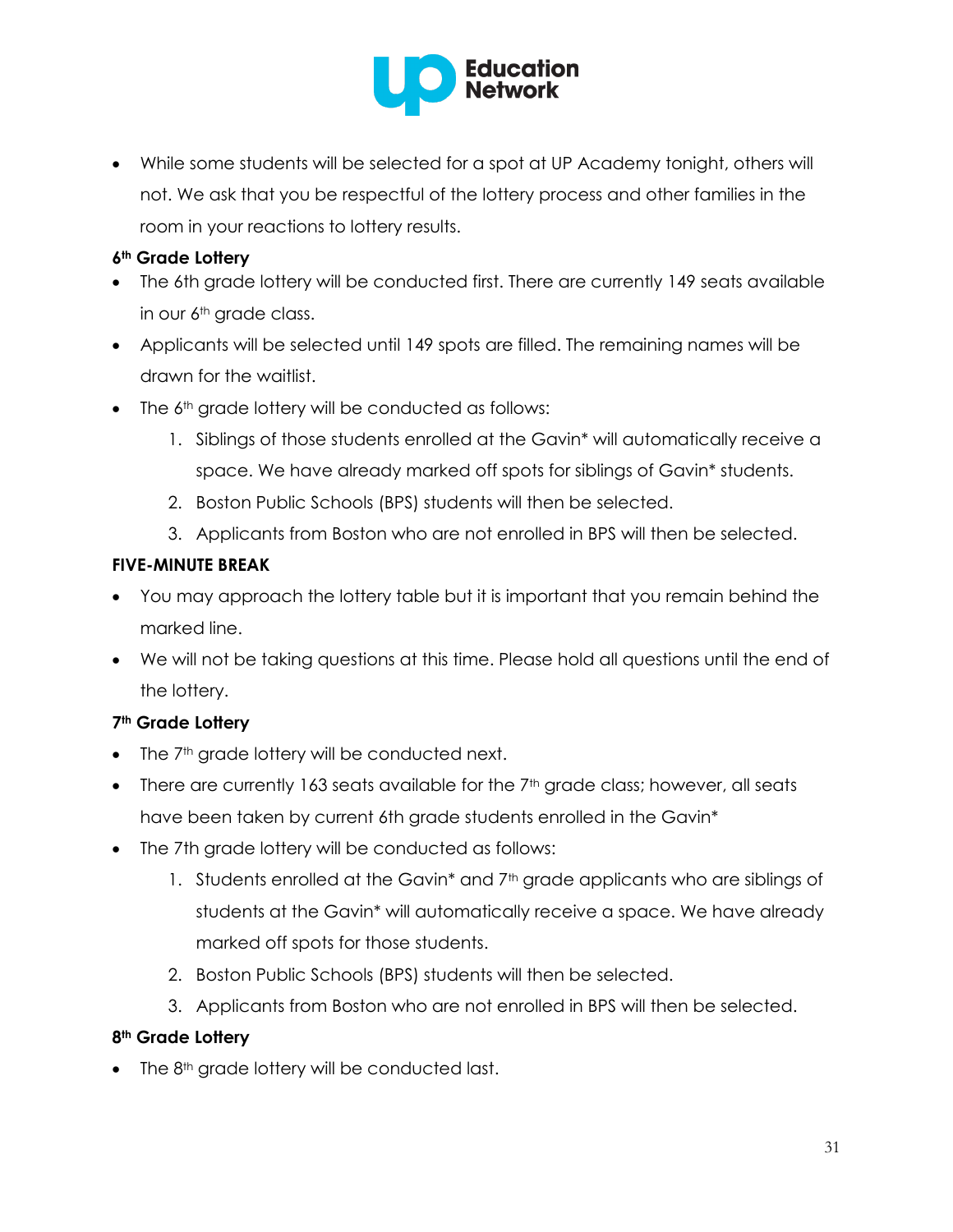

- There are currently 141 seats available for the 8th grade class; however, all seats have been taken by current 7th grade students enrolled in the Gavin\*.
- The 8th grade lottery will be conducted as follows:
	- 1. Students enrolled at the Gavin\* will automatically receive a space. We have already marked off spots for those students.
	- 2.  $8<sup>th</sup>$  grade applicants who are siblings of students at the Gavin\* will be selected for the waitlist.
	- 3. Boston Public Schools (BPS) students will then be selected.
	- 4. Applicants from Boston who are not enrolled in BPS will then be selected.

#### <span id="page-31-0"></span>**T-minus 1 week…**

- Conduct application Quality Control (QC) check
	- o Make sure you have an accurate count by grade of all applications received.
		- Check for faxed applications; call the FRCs; send an email to make sure no one is holding on to any applications in their bags.
		- Print out all faxed applications so you have a paper copy of all applications. Get rid of duplicates so you have an accurate count of your paper applications.
		- Include in the count an "exceptions" pile (i.e., applications where you are not sure of the grade, etc.), but keep an exceptions log or file so you know where the exceptions are and work to resolve the exceptions.
		- Make sure the count you have by grade of all applications received (i.e., paper copies) matches exactly the count you have in your database. A sample of the Excel database used during the prelaunch year is saved in Dropbox. Match it by total first (i.e., count all applications by paper and make sure this count matches what is in our database), then by grade, then by priority level. All numbers have to "tic and tie". You should track these counts on paper or on a board where you can show for each grade and by priority the number of applications you have in the paper count, in your data base, the number of labels printed, the number of labels on the bins, the number of spaces on the foam boards, etc. so you can visibly see that all the numbers match.
			- Note: QC is time consuming! Make sure to start QC 2-3 days before the lottery. If new applications trickle in, you can always add them.
		- Make sure you have the correct Priority level for each student. Priority 1, 3, 4 can be confirmed by using MyBPS – BPS will provide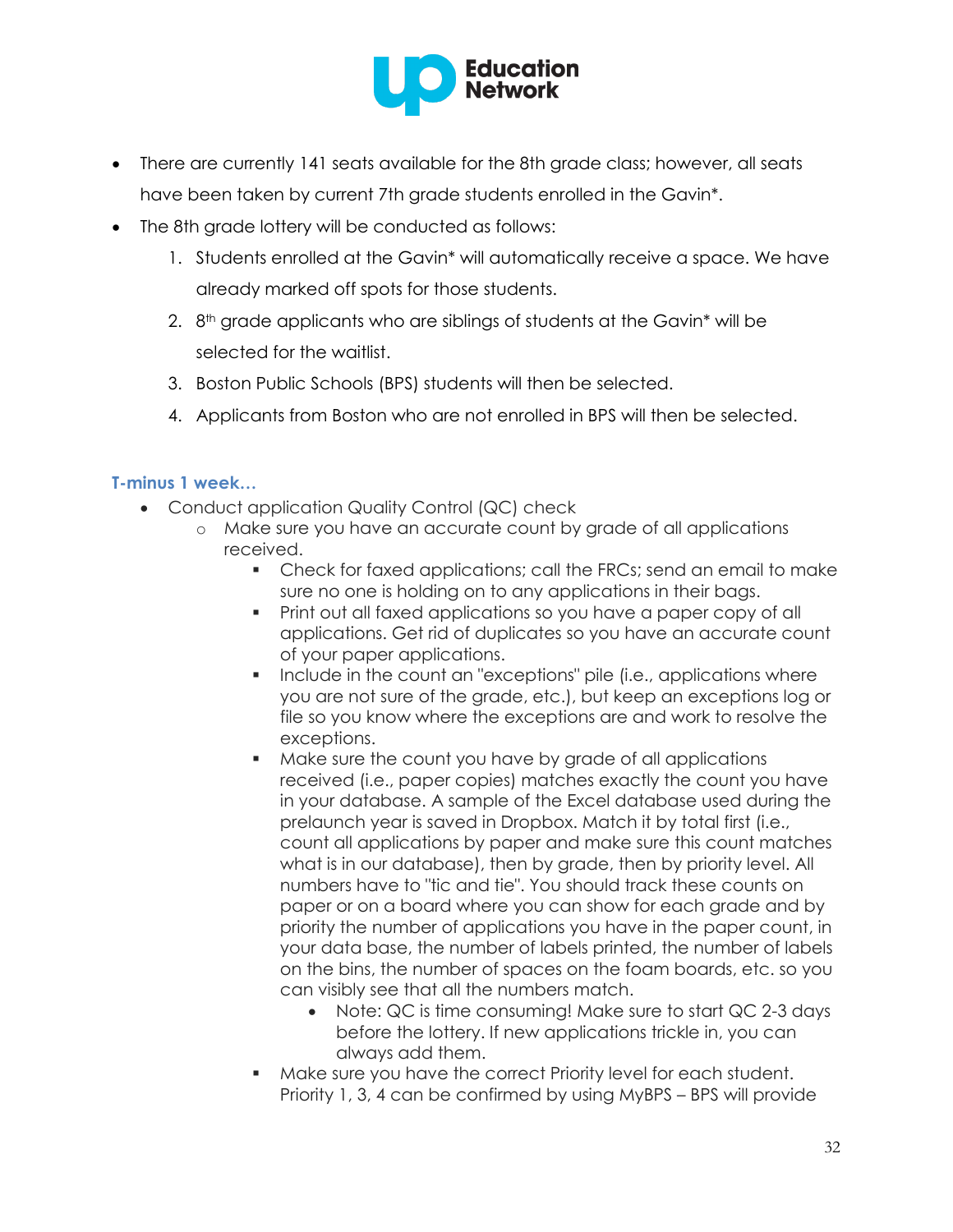

access to this tool. Priority 2 can be confirmed by cross-checking listed addresses for siblings or by following up with families in the case where there is uncertainty. You can always change priorities after the fact if you find that there is a mistake. Priorities are:

- Priority 1: Currently enrolled (eligible) students at the school that is being restarted. These students are guaranteed a seat if they submit their application.
- Priority 2: Siblings of currently enrolled (eligible) students at the school that is being restarted.
- Priority 3: BPS students.
- Priority 4: Non-BPS students.
- Determine number of available seats
	- o Seats are, in part, determined by the number of students at the school that is slated to be re-started; the charter application/cap; the budget; optimal class size; and schedule. The LT should plan to discuss whether they plan to announce that there are additional seats being considered outside of the current student population that is guaranteed a seat. You can always take students off the waitlist at a later date. School leaders should be conservative in what they tell families the day of the lottery.
- Prepare Excel lottery file for computer trackers
- Prepare poster boards
	- o For Priority 1 applicants, you can pre-stick labels on the board. This will help save A LOT of time during the lottery.
- Print and organize labels for every student
	- o Make sure the count you have by grade and by priority in the database matches your labels printed. In other words, make sure the mail merge worked and all labels were printed.
	- o Make sure all labels printed make their way into the bins. These should be physically counted after printing to triple check the numbers match up for each grade. The bins should be clear plastic. Note: This is to ensure that no label is left behind.
	- o Make sure the numbers are right on the foam boards ie, make sure the number of applications you have by grade matches the number on the foam boards.
	- o Note: the way that we conduct the lottery is that we pull by grade level, not priority. That means that each foam board (or set of boards) will be divided by grade. As names get called, those labels get stuck on those boards. This is helpful because if the day after the lottery we notice that a priority was incorrect, we can change it without having to re-do the lottery.
- Pack for the lottery with the Packing Checklist (see below)
- Prepare results envelopes for mailing

#### <span id="page-32-0"></span>**Day of Lottery**

• Prior to leaving for the lottery, recount the labels in each bin, and make sure that number matches the number of spaces on the foam boards, and also matches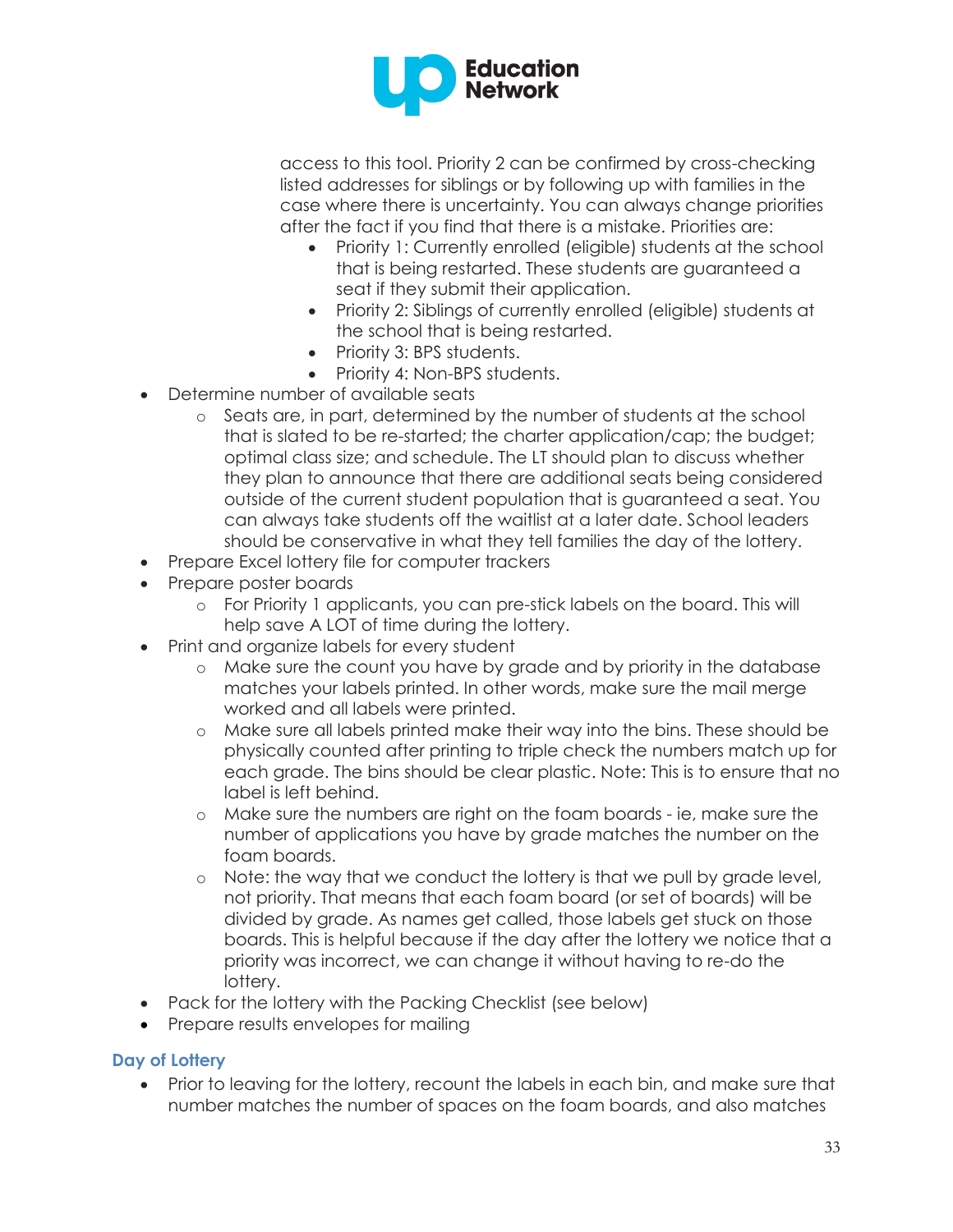

the number of paper applications you have by grade and number of applications in your database. Again, make sure all numbers tic and tie.

- Order food for staff and water for lottery pickers
- Walk translators and lottery pickers through responsibilities
- Set up a check-in table, chairs and lottery area
- Pick up the audio system (for large lotteries only)
- Make sure that the video equipment is fully charged and enough recording time is ready

#### <span id="page-33-0"></span>**Lottery Process Checklists**

# **Time: Next Business Day After Application Deadline**

| $\Box$ | All applications are picked up from all three FRCs, school drop-off box, and PO    |
|--------|------------------------------------------------------------------------------------|
|        | Box and printed from the fax line - both school fax and UP fax line (double check  |
|        | both fax records for the last three months)                                        |
| $\Box$ | All applicant families have received confirmation (if applicable)                  |
| $\Box$ | All application changes are noted in student hard copy records                     |
| П      | All situations for students in the exceptions file are resolved                    |
| П      | All ineligible students are notified via phone call                                |
| $\Box$ | All duplicates have been removed from electronic tracker and filed away            |
| $\Box$ | All siblings sets are either matched in electronic tracker or removed from the     |
|        | database                                                                           |
| $\Box$ | All X School students are placed in priority bucket #1 (i.e., student eligible for |
|        | Priority 1)                                                                        |
| $\Box$ | All siblings of X School students are placed in priority bucket #2                 |
| $\Box$ | All BPS students are placed in priority bucket #3                                  |
| $\Box$ | All students in commonwealth charter and private/ parochial schools are placed     |
|        | into priority bucket #4                                                            |
| $\Box$ | All hard copy applications are entered into the electronic tracker and the         |
|        | subtotals by priority tie                                                          |
| $\Box$ | All key info relevant to priority status in tracker matches hard copy apps (Grade, |
|        | School, Sibling)                                                                   |
| $\Box$ | Ensure numbers in lottery extract match the Application Tracker                    |
| $\Box$ | Count to make sure the total number of paper applications matches the total        |
|        | number of applications in database                                                 |

#### **Time: Before Lottery Begins**

| П | Orient name picker to his/her responsibilities and have him/her practice a quick    |
|---|-------------------------------------------------------------------------------------|
|   | reading pace                                                                        |
|   | Go over the talking points and order with speakers                                  |
| П | Load electronic lottery tracker onto computer and ensure computer is plugged in     |
|   | with power                                                                          |
| п | Check each clear plastic bin to make sure no labels have been left out              |
|   | Wait to start lottery until all families have been checked in and their information |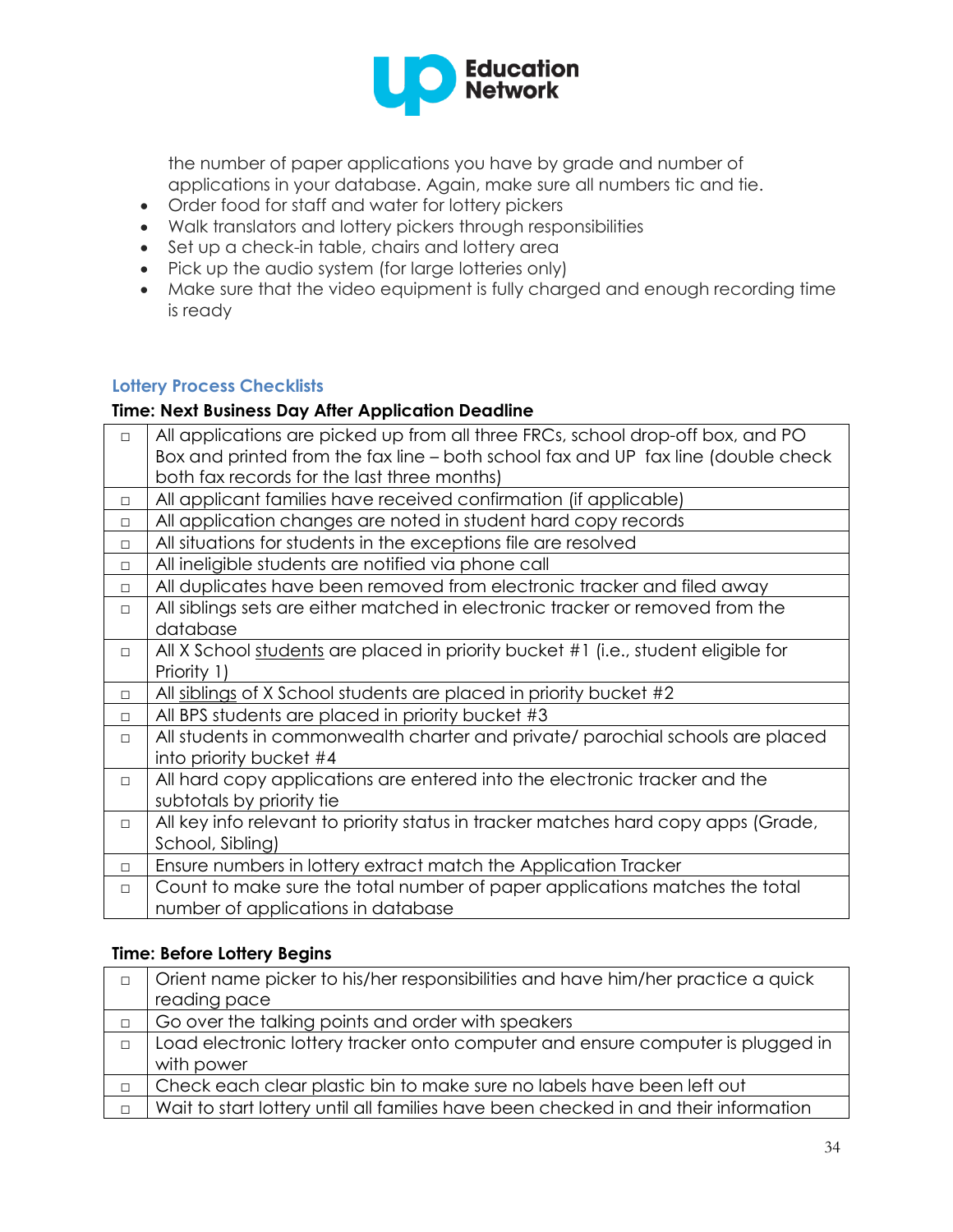

| confirmed                                                                      |
|--------------------------------------------------------------------------------|
| Place a trash can by the easels so that label backings can be thrown out       |
| Check that camera is recording the lottery                                     |
| Assign someone to watch the door and let late parents in, if appropriate       |
| Place signs leading families to the lottery room "UP Academy Lottery this way" |

# **Time: Post-Lottery Wrap Up**

|   | Poster board results tie with written results and computer results                 |
|---|------------------------------------------------------------------------------------|
| П | All students whose siblings gained admission are moved up in priority              |
| П | All students should be sorted by order of priority.                                |
| П | All address changes and other requests from lottery night are noted and resolved   |
| П | All students' e-records in the lottery extract are moved to the Student Enrollment |
|   | <b>Tracker</b>                                                                     |

# <span id="page-34-0"></span>**Lottery Packing Checklist**

| $\Box$ | Poster boards and easels                                                             |  |  |  |
|--------|--------------------------------------------------------------------------------------|--|--|--|
| $\Box$ | Excel lottery results recorder (saved locally on the computer that will be recording |  |  |  |
|        | results)                                                                             |  |  |  |
| П      | Lottery labels, prepped with color coding by priority and packed by grade            |  |  |  |
| П      | Extra blank lottery labels                                                           |  |  |  |
| П      | Sound system                                                                         |  |  |  |
| $\Box$ | Video equipment                                                                      |  |  |  |
| $\Box$ | Family Lottery Guidelines (for the first lottery)                                    |  |  |  |
| П      | Step by Step schedules                                                               |  |  |  |
| П      | <b>Brochures</b>                                                                     |  |  |  |
| П      | Extra intent to Enroll and waitlist confirmation forms                               |  |  |  |
| П      | Rosters for students in the lottery                                                  |  |  |  |
| П      | Paper for recording of lottery results                                               |  |  |  |
| $\Box$ | Pens/ pencils                                                                        |  |  |  |
| П      | Paper copies of applications                                                         |  |  |  |
| $\Box$ | Fishbowl                                                                             |  |  |  |
| $\Box$ | School table cloths                                                                  |  |  |  |
| $\Box$ | For a large lottery, UP Academy t-shirts for staff                                   |  |  |  |
| П      | "UP Academy Lottery this way" signs                                                  |  |  |  |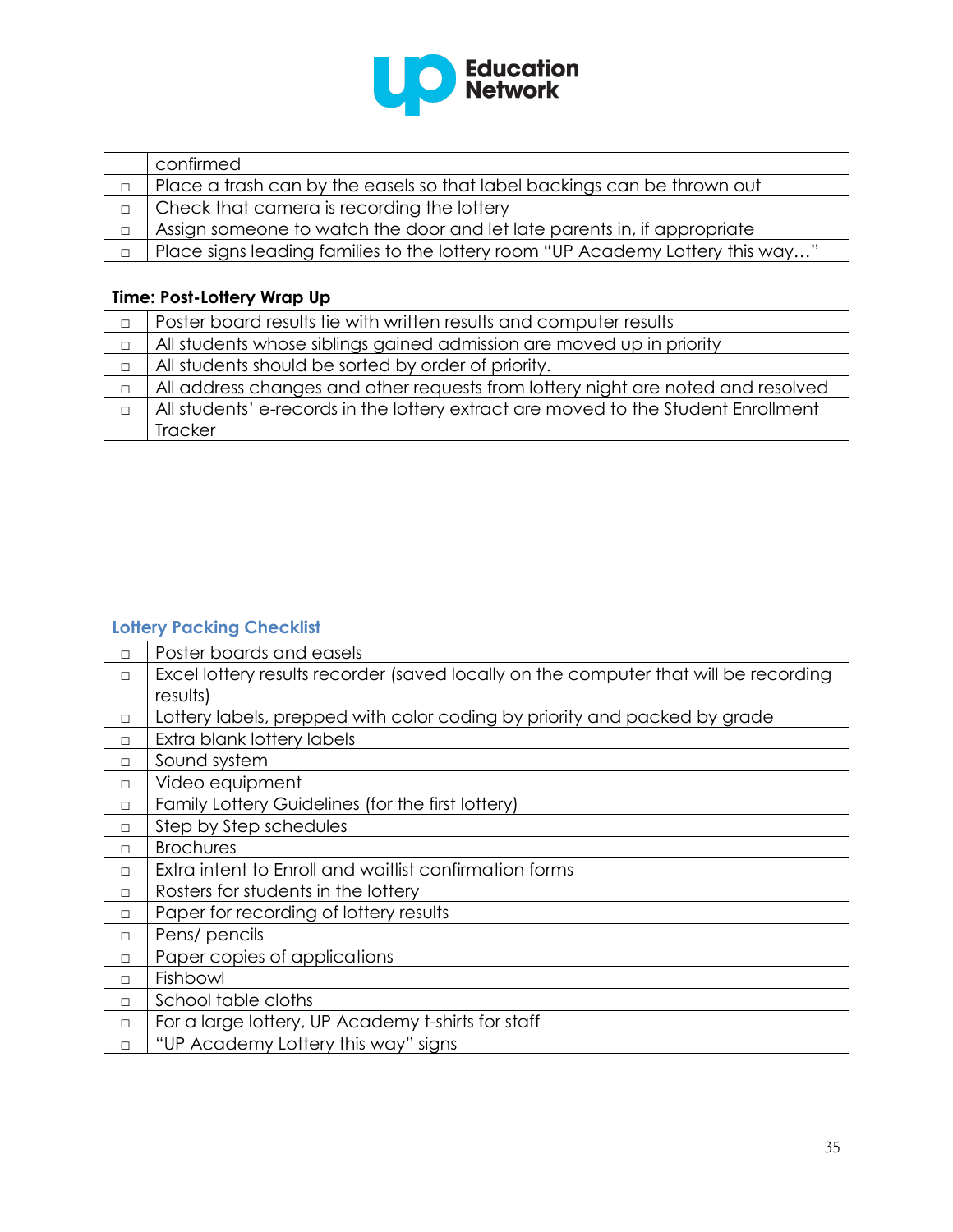

# <span id="page-35-0"></span>**Intent to Enroll (ITE)**

After the lottery, the school has 48 hours to send families the results of the lottery – whether they received a seat or were placed on the waitlist and paperwork requesting the family to respond with their interest in enrolling (*Intent to Enroll form*) or in accepting a waitlist spot (*Waitlist Confirmation form*) for UP Academy. Letters have not communicated specific waitlist numbers though families are allowed to request this information by phone after the results have been mailed.

Intent to Enroll and Waitlist Confirmation Forms have been translated into the following languages: English, Spanish, Cape Verdean Creole, Haitian Creole, Chinese, Vietnamese.

Each results mailing should include:

- 1) A letter explaining the results on the lottery and next steps
- 2) A form requesting the family to respond to the offer of a waitlist or of admission
- 3) A pre-addressed, stamped #9 envelope to the school so families can easily mail back the forms
- 4) An invitation to an open house (*optional)*
- 5) A #10 envelope addressed to the family, in which to insert all the above

It's a time saver to prepare the pre-addressed envelopes, print/fold (Kinkos!) the different letters and put a return label on the #10 envelopes before the lottery takes place. After the lottery, print address labels in order (e.g., Admitted/English; Admitted/Vietnamese…Waitlisted/English…). Work through each admitted/language group at a time, labeling and stuffing all the appropriate contents into the #10 envelope.

Families are given 2-3 weeks to respond with forms. A number of letters come back as returned mail, in which case we connect with those families to get updated contact information, re-send the paperwork and give them additional time to complete their forms.

# <span id="page-35-1"></span>**Working with…**

# <span id="page-35-2"></span>**Currently Operating School (Pre-launch)**

# <span id="page-35-3"></span>**Essential questions**

How should I interact with the school that we are slated to restart?

# <span id="page-35-4"></span>**Lessons learned**

 **Display a high degree of generosity of spirit and understanding when interacting with staff from the school that is slated to be restarted**. Individuals are dealing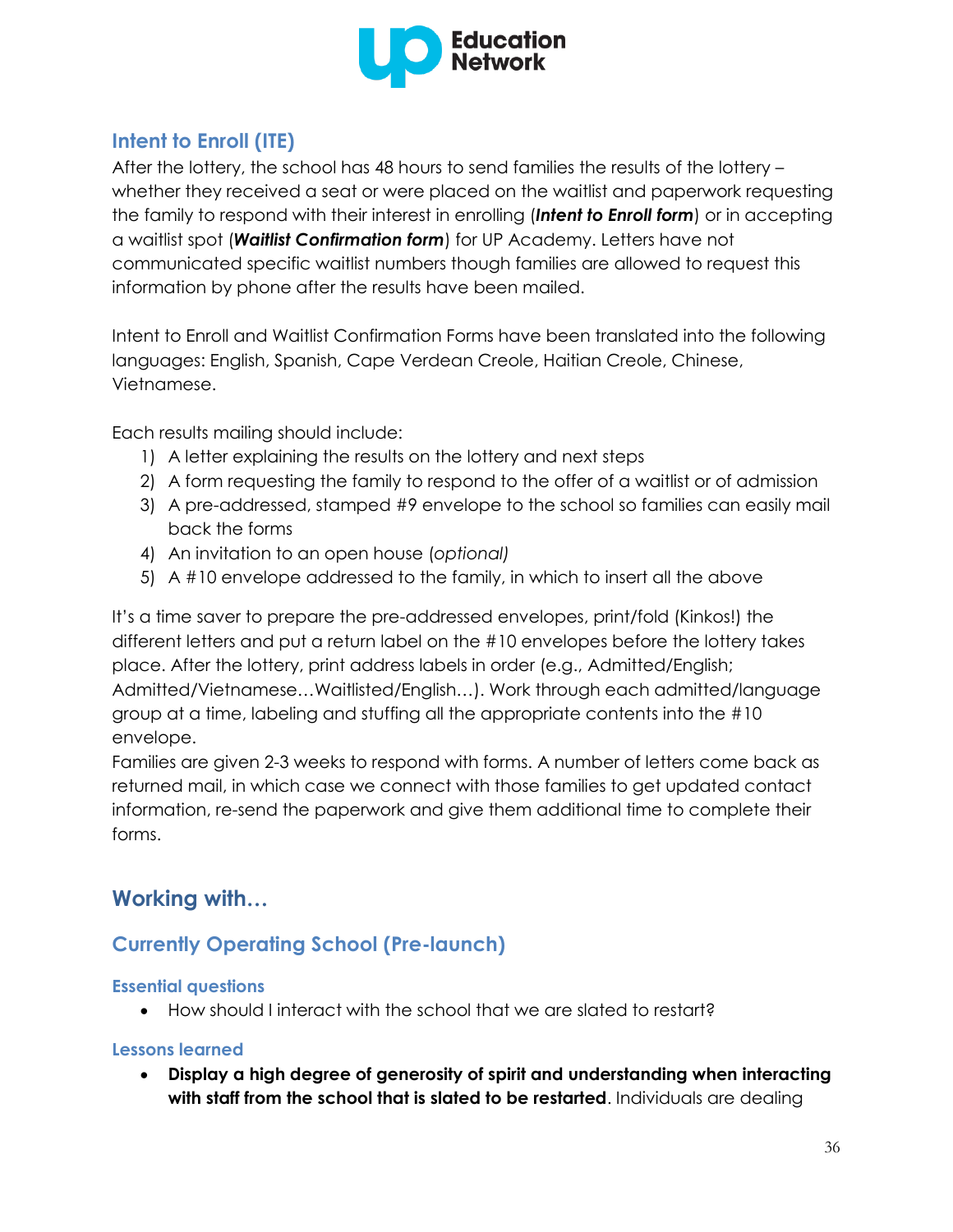

with a range of emotions and school launch staff should display a high degree of sensitivity when making requests of the school.

 **Make sure to set-up a box at the school where families, teachers, administrators can drop off applications and/or ITEs**. In an ideal world this box is placed visibly, in or near the front office (high traffic area). A member of the school launch team should plan to empty out the box and follow the application collection/filing protocol on a weekly basis.

#### <span id="page-36-0"></span>**Relationship building**

 Engage in meaningful relationship building with current staff. Ask if you can attend school site council meetings; meet with community groups and afterschool/service providers; and generally be proactive with school staff.

# <span id="page-36-1"></span>**BPS and the City of Boston**

#### <span id="page-36-2"></span>**Essential questions**

 How and when do I need to interact with Boston Public Schools as it relates to enrollment?

#### <span id="page-36-3"></span>**Lessons learned**

- **Boston Public Schools has a separate school assignment process, which can create confusion for families applying to UP Academy.** UP Academy has worked with the School Assignment Office (Jerry Burrell and Evelyn Adario) to ensure students are being assigned to the school they prefer and BPS and UP are not sending contradictory communications.
- **Coordinating with the BPS assignment process is important to ensure clear messages are sent to families and BPS records who officially is enrolled at UP**
	- o BPS's Round 1of school assignments tends to happen concurrently with our lottery process.
	- o BPS assigns students on the UP Roster to UP Academy Charter School of X for us in the MyBPS systems.

# <span id="page-36-4"></span>**Timeline of interaction with BPS and City of Boston**

#### **BPS Assignment Schedule**

| Round   | <b>Students Assigned</b>                                 | <b>Registration Period</b> | <b>Assignments Sent Home</b> |
|---------|----------------------------------------------------------|----------------------------|------------------------------|
| Round 1 | Rising K, 6 <sup>th</sup> and 9 <sup>th</sup><br>graders | January                    | Mid-march                    |
| Round 2 | $K-12$                                                   | February and March         | Early May                    |
| Round 3 | $K-12$                                                   | April and May              | Mid June                     |
| Round 4 | $K-12$                                                   | May and June               | Early July                   |

# <span id="page-36-5"></span>**Description of deliverables owed to BPS/Boston**

 (Pre-launch) November/December: Estimated enrollment figures (you will work with the Director of School Operations and the UP Education Network Finance Team to come up with this number).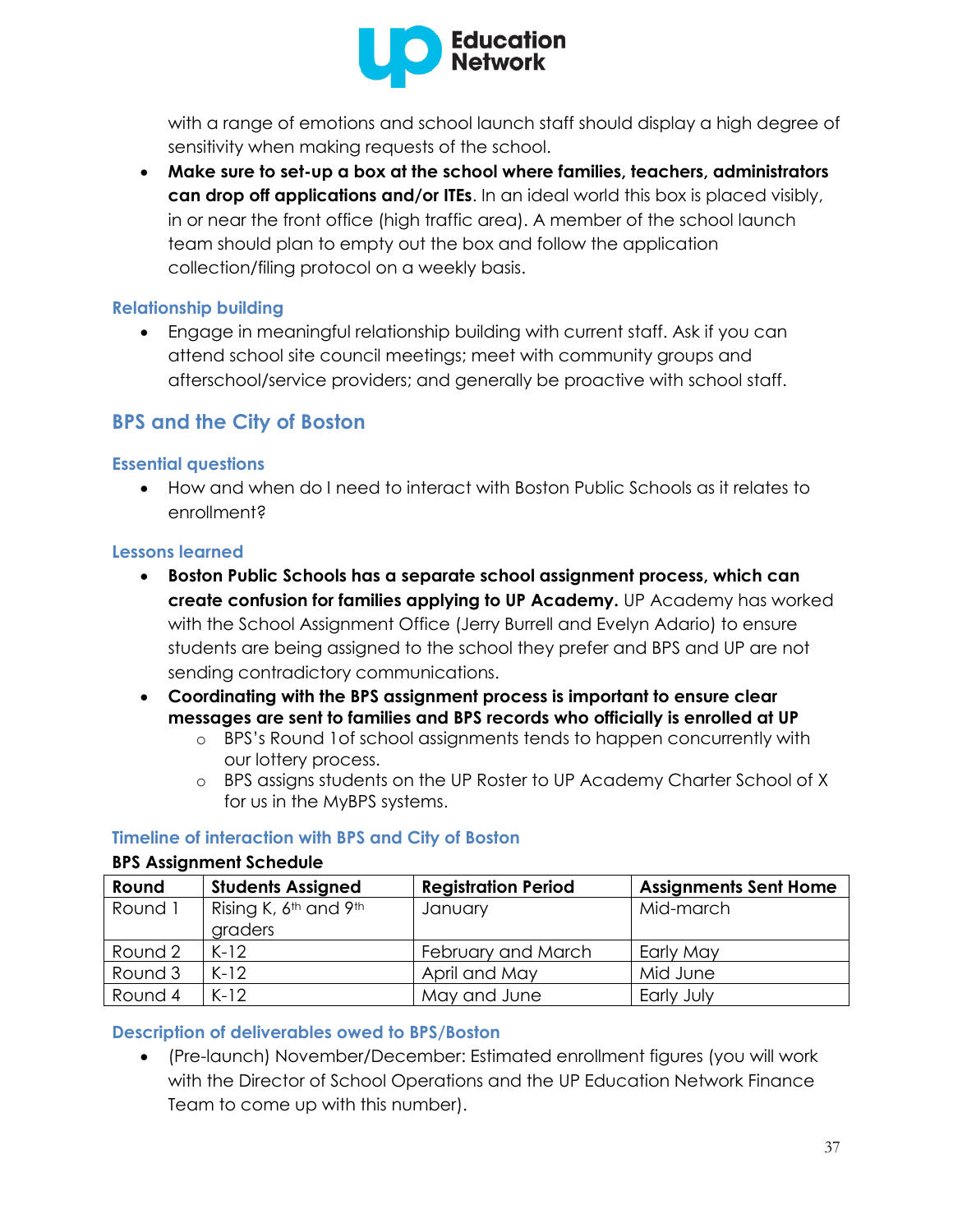

- (Pre-launch) January/February: Regular updates to Jerry and Evelyn on applications received from current school students (Priority 1).
- (Every year) March (post-lottery): Send Excel file to Jerry and Evelyn with all students that were offered seats.
- (Every year) Late-March (post-ITE collection): Excel file to Jerry and Evelyn with all students that signed ITEs.
	- o Send this information on a rolling basis for any students that submit late ITEs, depending on what the school agreed to in its enrollment policy.
- (Every year) April/May/June/July: Continued updates to Jerry and Evelyn after additional lotteries are held.

# <span id="page-37-0"></span>**BPS Enrollment Contact List**

Jerry Burrell, Director of Enrollment Planning & Support Email: jburrell (@bostonpublicschools.org) Office Telephone: 617-635-9517; Fax: 617-635-9307

Evelyn Adario, Assistant Director of Enrollment Planning & Support Email: eadario (@boston.k12.ma.us) Office Telephone: 617-635-9516; Fax: 617-635-9307

# <span id="page-37-1"></span>**Community Partners**

# <span id="page-37-2"></span>**Essential questions**

- What are the different kinds of community partners?
- How do I reach out to organizations that have never heard of UP Education Network?

# <span id="page-37-3"></span>**Lessons learned**

- **Connect community outreach to school launch goals.** Ask yourself: what do we want to get out of this outreach? Define these goals by the type of community partner.
- **Don't forget to identify and reach out to the current school's partners!** Reach out to families and the community to learn more about this partner and collect feedback as you decide whether you want to continue this partnership.
- **Think about community outreach in broad terms**. Ask yourself: who might help me learn more about families and the community? Who might be able to help us if we need space for meetings?

# <span id="page-37-4"></span>**Timeline of interaction with the community partners**

 As soon as the school is announced, the school team should start meeting with existing and potential community partners.